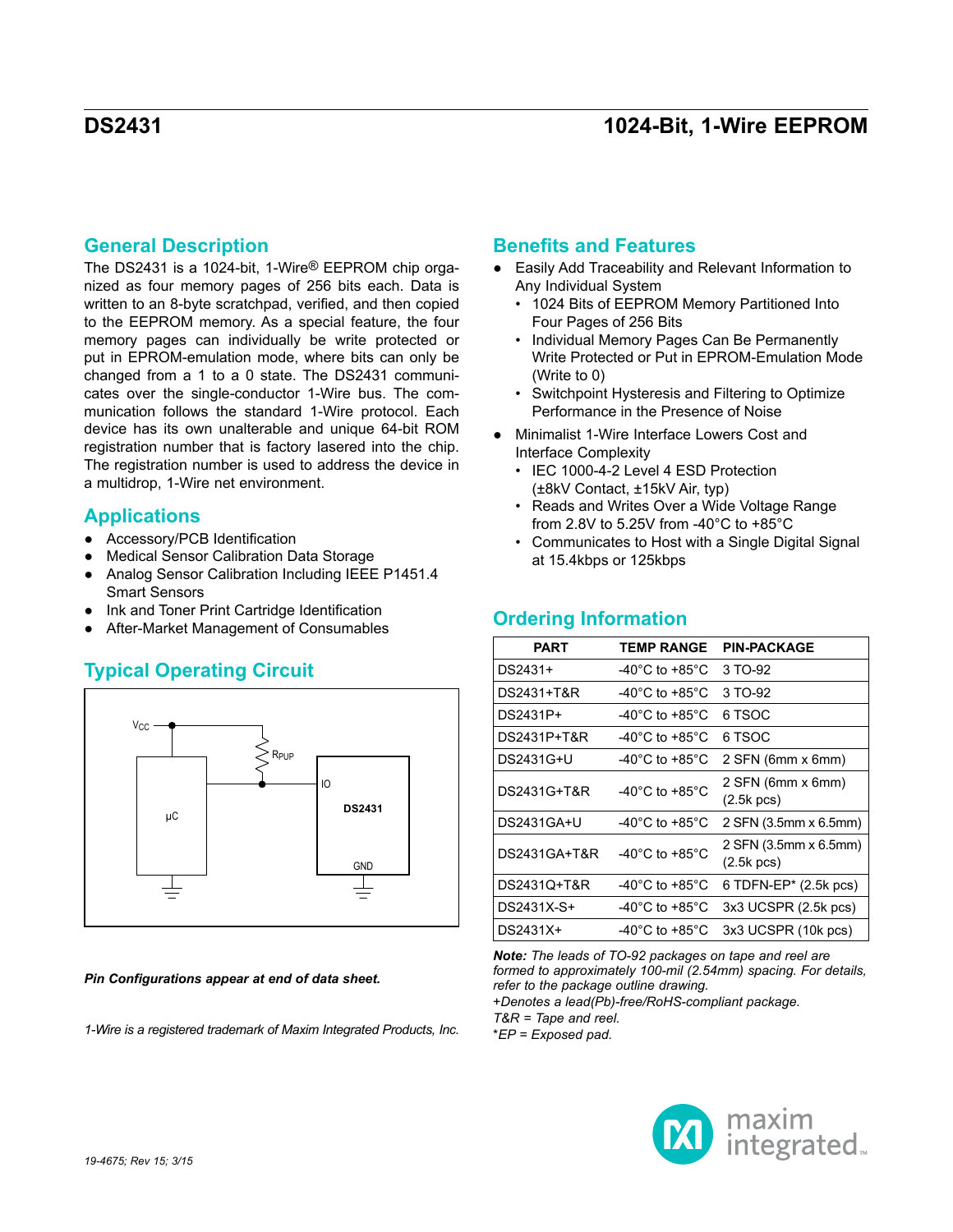# **Absolute Maximum Ratings**

Lead Temperature (excluding UCSP, soldering, 10s).......+300°C Soldering Temperature (reflow)

| All other packages, excluding SFN+260°C |  |  |
|-----------------------------------------|--|--|

Stresses beyond those listed under "Absolute Maximum Ratings" may cause permanent damage to the device. These are stress ratings only, and functional operation of the device at these<br>or any other conditions beyond those in

## **Electrical Characteristics**

 $(T_A = -40^{\circ}$ C to  $+85^{\circ}$ C.) (Note 1)

| <b>PARAMETER</b>                            | <b>SYMBOL</b>     | <b>CONDITIONS</b>                                                                        | <b>MIN</b>     | <b>TYP</b>         | <b>MAX</b>                | <b>UNITS</b> |
|---------------------------------------------|-------------------|------------------------------------------------------------------------------------------|----------------|--------------------|---------------------------|--------------|
| <b>IO PIN: GENERAL DATA</b>                 |                   |                                                                                          |                |                    |                           |              |
| 1-Wire Pullup Voltage                       | V <sub>PUP</sub>  | (Note 2)                                                                                 | 2.8            |                    | 5.25                      | $\vee$       |
| 1-Wire Pullup Resistance                    | R <sub>PUP</sub>  | (Notes 2, 3)                                                                             | 0.3            |                    | 2.2                       | $k\Omega$    |
| Input Capacitance                           | $C_{10}$          | (Notes 4, 5)                                                                             |                |                    | 1000                      | pF           |
| Input Load Current                          | ı,                | IO pin at V <sub>PUP</sub>                                                               | 0.05           |                    | 6.7                       | μA           |
| High-to-Low Switching Threshold             | V <sub>TL</sub>   | (Notes 5, 6, 7)                                                                          | 0.5            |                    | V <sub>PUP</sub> -<br>1.8 | $\vee$       |
| Input Low Voltage                           | $V_{IL}$          | (Notes 2, 8)                                                                             |                |                    | 0.5                       | $\vee$       |
| Low-to-High Switching Threshold             | V <sub>TH</sub>   | (Notes 5, 6, 9)                                                                          | 1.0            |                    | V <sub>PUP</sub> -<br>1.0 | $\vee$       |
| Switching Hysteresis                        | VHY               | (Notes 5, 6, 10)                                                                         | 0.21           |                    | 1.70                      | $\vee$       |
| <b>Output Low Voltage</b>                   | VOL               | At 4mA (Note 11)                                                                         |                |                    | 0.4                       | $\vee$       |
|                                             |                   | Standard speed, $R_{\text{Pl},\text{IP}} = 2.2 \text{k}\Omega$                           | 5              |                    |                           |              |
| Recovery Time                               |                   | Overdrive speed, $R_{\text{PIIP}} = 2.2k\Omega$                                          | $\overline{2}$ |                    |                           | μs           |
| (Notes 2,12)                                | t <sub>REC</sub>  | Overdrive speed, directly prior to reset<br>pulse, $R_{\text{PUP}} = 2.2 \text{k}\Omega$ | 5              |                    |                           |              |
| Rising-Edge Hold-Off Time (Notes            |                   | Standard speed                                                                           | 0.5            |                    | 5.0                       |              |
| 5, 13)                                      | t <sub>REH</sub>  | Overdrive speed                                                                          |                | Not applicable (0) |                           | μs           |
| <b>Time Slot Duration</b>                   |                   | Standard speed                                                                           | 65             |                    |                           |              |
| (Notes 2, 14)                               | t <sub>SLOT</sub> | Overdrive speed                                                                          | 8              |                    |                           | μs           |
| IO PIN: 1-Wire RESET, PRESENCE-DETECT CYCLE |                   |                                                                                          |                |                    |                           |              |
|                                             |                   | Standard speed                                                                           | 480            |                    | 640                       |              |
| Reset Low Time (Note 2)                     | <sup>t</sup> RSTL | Overdrive speed                                                                          | 48             |                    | 80                        | μs           |
| Presence-Detect High Time                   |                   | Standard speed                                                                           | 15             |                    | 60                        |              |
|                                             | <sup>t</sup> PDH  | Overdrive speed                                                                          | 2              |                    | 6                         | μs           |
| Presence-Detect Low Time                    |                   | Standard speed                                                                           | 60             |                    | 240                       |              |
|                                             | t <sub>PDL</sub>  | Overdrive speed                                                                          | 8              |                    | 24                        | μs           |
| Presence-Detect Sample Time                 |                   | Standard speed                                                                           | 60             |                    | 75                        |              |
| (Notes 2, 15)                               | t <sub>MSP</sub>  | Overdrive speed                                                                          | 6              |                    | 10                        | μs           |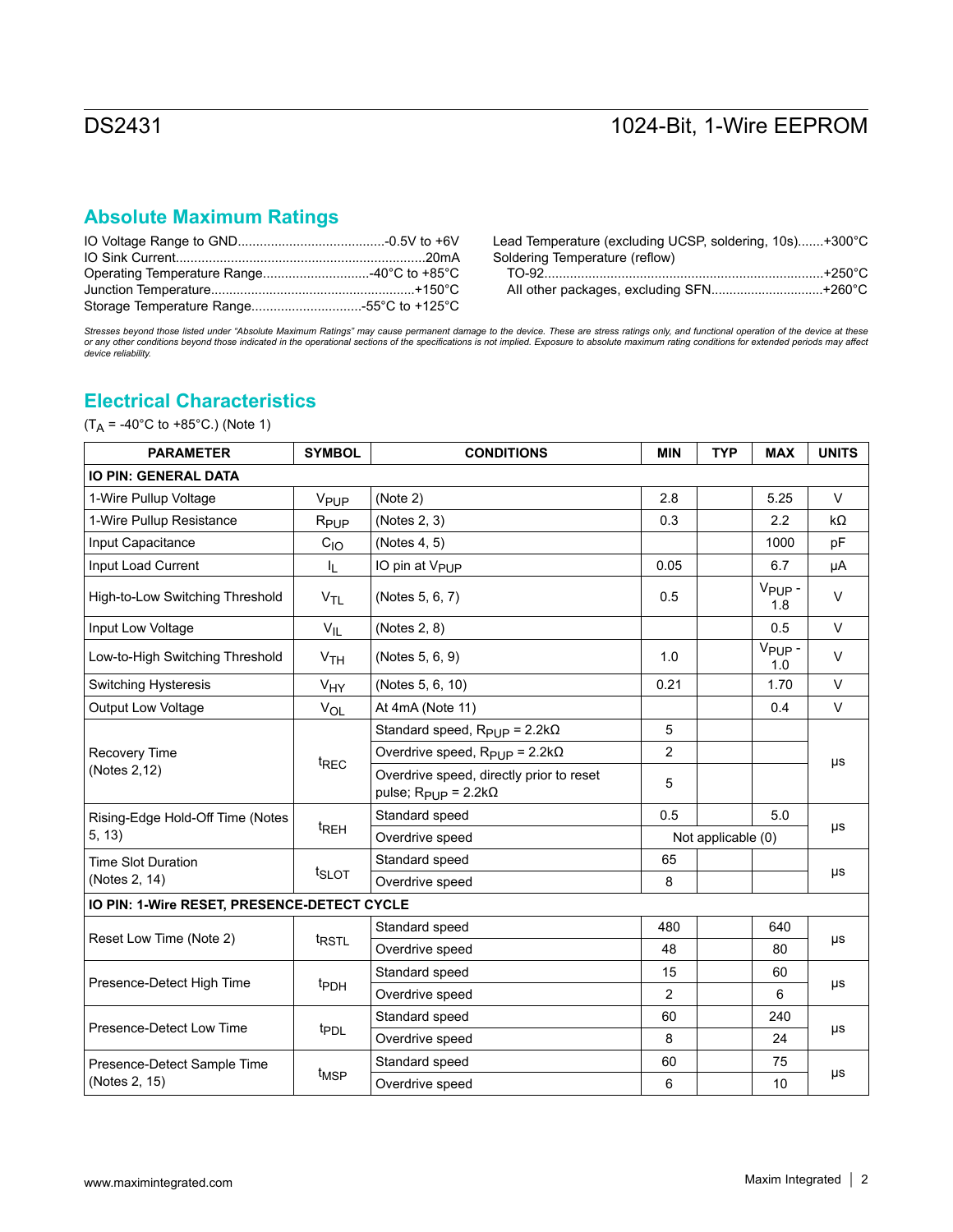## **Electrical Characteristics (continued)**

 $(T_A = -40^{\circ}$ C to  $+85^{\circ}$ C.) (Note 1)

| <b>PARAMETER</b>                         | <b>SYMBOL</b>     | <b>CONDITIONS</b>                        | <b>MIN</b>                   | <b>TYP</b> | <b>MAX</b>     | <b>UNITS</b> |
|------------------------------------------|-------------------|------------------------------------------|------------------------------|------------|----------------|--------------|
| <b>IO PIN: 1-Wire WRITE</b>              |                   |                                          |                              |            |                |              |
|                                          |                   | Standard speed                           | 60                           |            | 120            |              |
| Write-Zero Low Time<br>(Notes 2, 16, 17) | t <sub>WOL</sub>  | Overdrive speed, V <sub>PUP</sub> > 4.5V | 5                            |            | 15.5           | μs           |
|                                          |                   | Overdrive speed                          | 6                            |            | 15.5           |              |
| Write-One Low Time                       |                   | Standard speed                           | 1                            |            | 15             |              |
| (Notes 2, 17)                            | t <sub>W1L</sub>  | Overdrive speed                          | 1                            |            | $\overline{2}$ | μs           |
| <b>IO PIN: 1-Wire READ</b>               |                   |                                          |                              |            |                |              |
| Read Low Time                            |                   | Standard speed                           | 5                            |            | $15 - \delta$  |              |
| (Notes 2, 18)                            | $t_{RL}$          | Overdrive speed                          | 1                            |            | $2 - \delta$   | μs           |
| Read Sample Time                         |                   | Standard speed                           | $t_{\mathsf{RL}}$ + $\delta$ |            | 15             |              |
| (Notes 2, 18)                            | t <sub>MSR</sub>  | Overdrive speed                          | $t_{\mathsf{RL}}$ + $\delta$ |            | $\overline{2}$ | μs           |
| <b>EEPROM</b>                            |                   |                                          |                              |            |                |              |
| <b>Programming Current</b>               | <b>IPROG</b>      | (Notes 5, 19)                            |                              |            | 0.8            | mA           |
| Programming Time                         | <sup>t</sup> PROG | (Notes 20, 21)                           |                              |            | 10             | ms           |
| Write/Erase Cycles (Endurance)           |                   | At $+25^{\circ}$ C                       | 200k                         |            |                |              |
| (Notes 22, 23)                           | $N_{CY}$          | At $+85^{\circ}$ C (worst case)          | 50 <sub>k</sub>              |            |                |              |
| Data Retention<br>(Notes 24, 25, 26)     | t <sub>DR</sub>   | At $+85^{\circ}$ C (worst case)          | 40                           |            |                | Years        |

**Note 1:** Limits are 100% production tested at  $T_A$  = +25°C and/or  $T_A$  = +85°C. Limits over the operating temperature range and relevant supply voltage range are guaranteed by design and characterization. Typical values are not guaranteed.

**Note 2:** System requirement.

**Note 3:** Maximum allowable pullup resistance is a function of the number of 1-Wire devices in the system and 1-Wire recovery times. The specified value here applies to systems with only one device and with the minimum 1-Wire recovery times. For more heavily loaded systems, an active pullup such as that found in the DS2482-x00, DS2480B, or DS2490 may be required.

**Note 4:** Maximum value represents the internal parasite capacitance when V<sub>PUP</sub> is first applied. Once the parasite capacitance is charged, it does not affect normal communication.

**Note 5:** Guaranteed by design, characterization, and/or simulation only. Not production tested.

Note 6: V<sub>TL</sub>, V<sub>TH</sub>, and V<sub>HY</sub> are a function of the internal supply voltage, which is a function of V<sub>PUP</sub>, R<sub>PUP</sub>, 1-Wire timing, and capacitive loading on IO. Lower V<sub>PUP</sub>, higher R<sub>PUP</sub>, shorter t<sub>REC</sub>, and heavier capacitive loading all lead to lower values of  $V_{TL}$ ,  $V_{TH}$ , and  $V_{HY}$ .

**Note 7:** Voltage below which, during a falling edge on IO, a logic 0 is detected.

**Note 8:** The voltage on IO must be less than or equal to V<sub>ILMAX</sub> at all times the master is driving IO to a logic 0 level.

**Note 9:** Voltage above which, during a rising edge on IO, a logic 1 is detected.

**Note 10:** After V<sub>TH</sub> is crossed during a rising edge on IO, the voltage on IO must drop by at least V<sub>HY</sub> to be detected as logic 0.

**Note 11:** The I-V characteristic is linear for voltages less than 1V.

**Note 12:** Applies to a single device attached to a 1-Wire line.

Note 13: The earliest recognition of a negative edge is possible at t<sub>REH</sub> after V<sub>TH</sub> has been reached on the preceding rising edge.

**Note 14:** Defines maximum possible bit rate. Equal to t<sub>W0LMIN</sub> + t<sub>RECMIN</sub>.

Note 15: Interval after t<sub>RSTL</sub> during which a bus master can read a logic 0 on IO if there is a DS2431 present. The power-up presence detect pulse could be outside this interval, but will be complete within 2ms after power-up.

**Note 16:** Numbers in **bold** are **not** in compliance with legacy 1-Wire product standards. See the *Comparison Table*.

**Note 17:** ε in Figure 11 represents the time required for the pullup circuitry to pull the voltage on IO up from V<sub>IL</sub> to V<sub>TH</sub>. The actual maximum duration for the master to pull the line low is  $t_{W1LMAX}$  +  $t_F$  -  $\epsilon$  and  $t_{W0LMAX}$  +  $t_F$  -  $\epsilon$ , respectively.

**Note 18:** δ in Figure 11 represents the time required for the pullup circuitry to pull the voltage on IO up from V<sub>II</sub> to the input-high threshold of the bus master. The actual maximum duration for the master to pull the line low is  $t_{\text{RLMAX}} + t_{\text{F}}$ .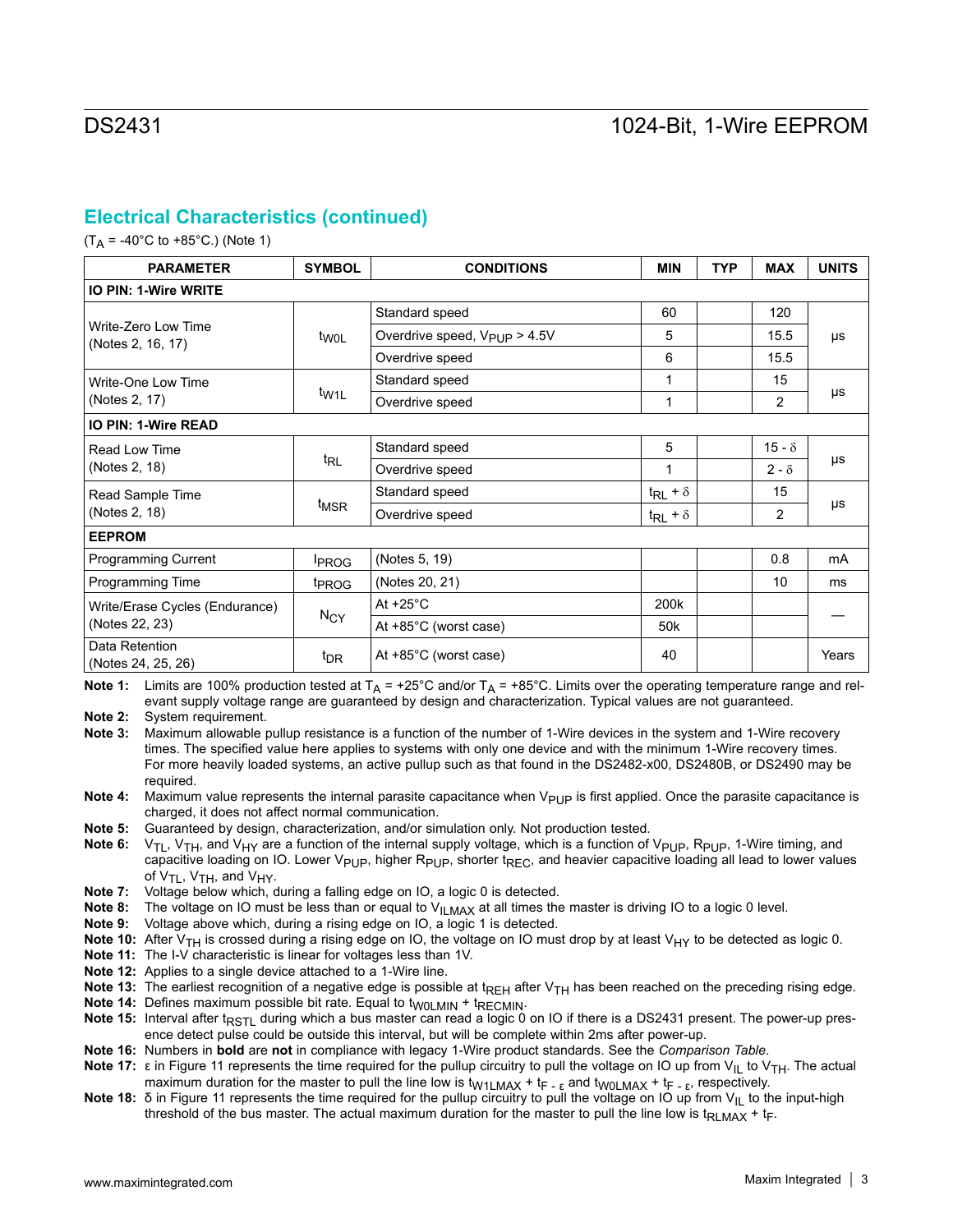- **Note 19:** Current drawn from IO during the EEPROM programming interval. The pullup circuit on IO during the programming interval should be such that the voltage at IO is greater than or equal to V<sub>PUPMIN</sub>. If V<sub>PUP</sub> in the system is close to V<sub>PUPMIN</sub>, a low-impedance bypass of Rp<sub>UP</sub>, which can be activated during programming, may need to be added.
- **Note 20:** Interval begins t<sub>REHMAX</sub> after the trailing rising edge on IO for the last time slot of the E/S byte for a valid Copy Scratchpad sequence. Interval ends once the device's self-timed EEPROM programming cycle is complete and the current drawn by the device has returned from  $I_{PROG}$  to  $I_L$ .
- Note 21: t<sub>PROG</sub> for units branded version "A1" is 12.5ms. t<sub>PROG</sub> for units branded version "A2" and later is 10ms.
- **Note 22:** Write-cycle endurance is degraded as T<sub>A</sub> increases.
- **Note 23:** Not 100% production tested; guaranteed by reliability monitor sampling.
- **Note 24:** Data retention is degraded as T<sub>A</sub> increases.
- **Note 25:** Guaranteed by 100% production test at elevated temperature for a shorter time; equivalence of this production test to the data sheet limit at operating temperature range is established by reliability testing.
- **Note 26:** EEPROM writes can become nonfunctional after the data-retention time is exceeded. Long-term storage at elevated temperatures is not recommended; the device can lose its write capability after 10 years at +125°C or 40 years at +85°C.

|                                   |            |                            | <b>LEGACY VALUES</b> |                                |            | <b>DS2431 VALUES</b>       |                |                                |
|-----------------------------------|------------|----------------------------|----------------------|--------------------------------|------------|----------------------------|----------------|--------------------------------|
| <b>PARAMETER</b>                  |            | <b>STANDARD SPEED (µs)</b> |                      | <b>OVERDRIVE SPEED</b><br>(µs) |            | <b>STANDARD SPEED (µs)</b> |                | <b>OVERDRIVE SPEED</b><br>(µs) |
|                                   | <b>MIN</b> | <b>MAX</b>                 | <b>MIN</b>           | <b>MAX</b>                     | <b>MIN</b> | <b>MAX</b>                 | <b>MIN</b>     | <b>MAX</b>                     |
| $t_{SLOT}$ (including $t_{REC}$ ) | 61         | (undefined)                | 7                    | (undefined)                    | $65*$      | (undefined)                | $8*$           | (undefined)                    |
| <sup>t</sup> RSTL                 | 480        | (undefined)                | 48                   | 80                             | 480        | 640                        | 48             | 80                             |
| t <sub>PDH</sub>                  | 15         | 60                         | 2                    | 6                              | 15         | 60                         | $\mathfrak{p}$ | 6                              |
| t <sub>PDL</sub>                  | 60         | 240                        | 8                    | 24                             | 60         | 240                        | 8              | 24                             |
| t <sub>WOL</sub>                  | 60         | 120                        | 6                    | 16                             | 60         | 120                        | 6              | 15.5                           |

### **Comparison Table**

\**Intentional change; longer recovery time requirement due to modified 1-Wire front-end.*

*Note: Numbers in bold are not in compliance with legacy 1-Wire product standards.*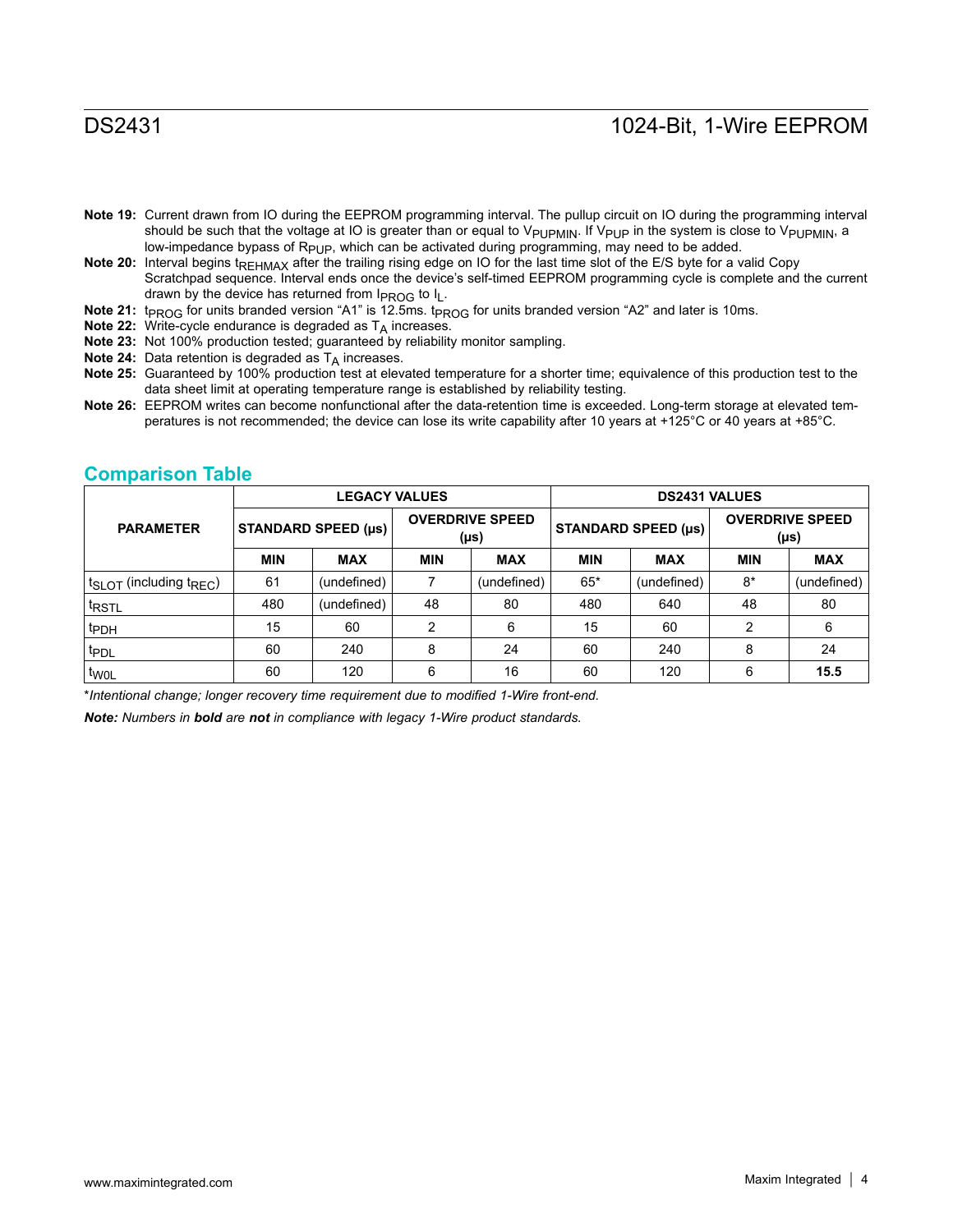## **Pin Description**

|             |       | <b>PIN</b>     |               |                               | <b>NAME</b> | <b>FUNCTION</b>                                                                                                                                                                                     |
|-------------|-------|----------------|---------------|-------------------------------|-------------|-----------------------------------------------------------------------------------------------------------------------------------------------------------------------------------------------------|
| <b>TSOC</b> | TO-92 | <b>TDFN-EP</b> | <b>SFN</b>    | <b>UCSPR</b>                  |             |                                                                                                                                                                                                     |
| 3, 4, 5, 6  | 3     | 1, 4, 5, 6     |               | A2, A3, C2,<br>C <sub>3</sub> | N.C.        | Not Connected                                                                                                                                                                                       |
| 2           | 2     | $\mathfrak{p}$ |               | C <sub>1</sub>                | IO          | 1-Wire Bus Interface. Open-drain signal<br>that requires an external pullup resistor.                                                                                                               |
|             |       | 3              | $\mathcal{P}$ | A <sub>1</sub>                | <b>GND</b>  | <b>Ground Reference</b>                                                                                                                                                                             |
|             |       |                |               |                               | EP          | Exposed Pad (TDFN only). Solder<br>evenly to the board's ground plane for<br>proper operation. Refer to Application<br>Note 3273: Exposed Pads: A Brief<br>Introduction for additional information. |

## **Detailed Description**

The DS2431 combines 1024 bits of EEPROM, an 8-byte register/control page with up to 7 user read/write bytes, and a fully featured 1-Wire interface in a single chip. Each DS2431 has its own 64-bit ROM registration number that is factory lasered into the chip to provide a guaranteed unique identity for absolute traceability. Data is transferred serially through the 1-Wire protocol, which requires only a single data lead and a ground return. The DS2431 has an additional memory area called the scratchpad that acts as a buffer when writing to the main memory or the register page. Data is first written to the scratchpad from which it can be read back. After the data has been verified, a Copy Scratchpad command transfers the data to its final memory location. The DS2431 applications include accessory/PCB identification, medical sensor calibration data storage, analog sensor calibration including IEEE P1451.4 smart sensors, ink and toner print cartridge identification, and after-market management of consumables.

### **Overview**

The block diagram in Figure 1 shows the relationships between the major control and memory sections of the DS2431. The DS2431 has four main data components: 64-bit lasered ROM, 64-bit scratchpad, four 32-byte pages of EEPROM, and a 64-bit register page. *Figure 1. Block Diagram*

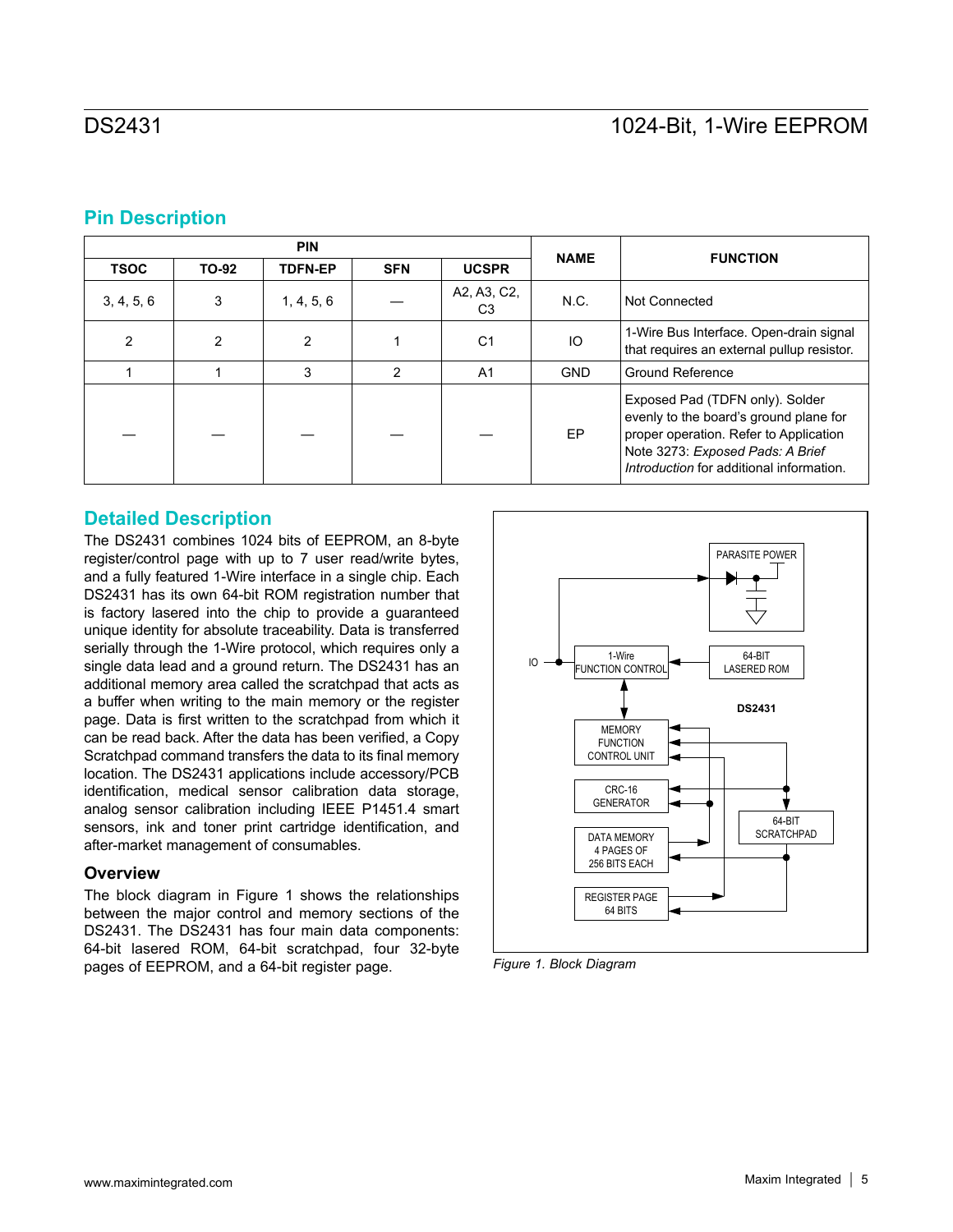

*Figure 2. Hierarchical Structure for 1-Wire Protocol*



*Figure 3. 64-Bit Lasered ROM*

The hierarchical structure of the 1-Wire protocol is shown in Figure 2. The bus master must first provide one of the seven ROM function commands: Read ROM, Match ROM, Search ROM, Skip ROM, Resume, Overdrive-Skip ROM, or Overdrive-Match ROM. Upon completion of an Overdrive-Skip ROM or Overdrive-Match ROM command byte executed at standard speed, the device enters overdrive mode where all subsequent communication occurs at a higher speed. The protocol required for these ROM function commands is described in Figure 9. After a ROM function command is successfully executed, the memory functions become accessible and the master can provide any one of the four memory function commands. The protocol for these memory function commands is described in Figure 7. **All data is read and written least significant bit first**.

### **64-Bit Lasered ROM**

Each DS2431 contains a unique ROM code that is 64 bits long. The first 8 bits are a 1-Wire family code. The next 48 bits are a unique serial number. The last 8 bits are a cyclic redundancy check (CRC) of the first 56 bits. See Figure 3 for details. The 1-Wire CRC is generated using a polynomial generator consisting of a shift register and XOR gates as shown in Figure 4. The polynomial is  $X^8 + X^5 + X^4 + 1$ . Additional information about the 1-Wire CRC is available in Application Note 27: *Understanding and Using Cyclic Redundancy Checks with Maxim iButton***®** *Products*.

The shift register bits are initialized to 0. Then, starting with the least significant bit of the family code, one bit at a time is shifted in. After the 8th bit of the family code has been entered, the serial number is entered. After the last bit of the serial number has been entered, the shift register contains the CRC value. Shifting in the 8 bits of the CRC returns the shift register to all 0s.

*iButton is a registered trademark of Maxim Integrated Products, Inc.*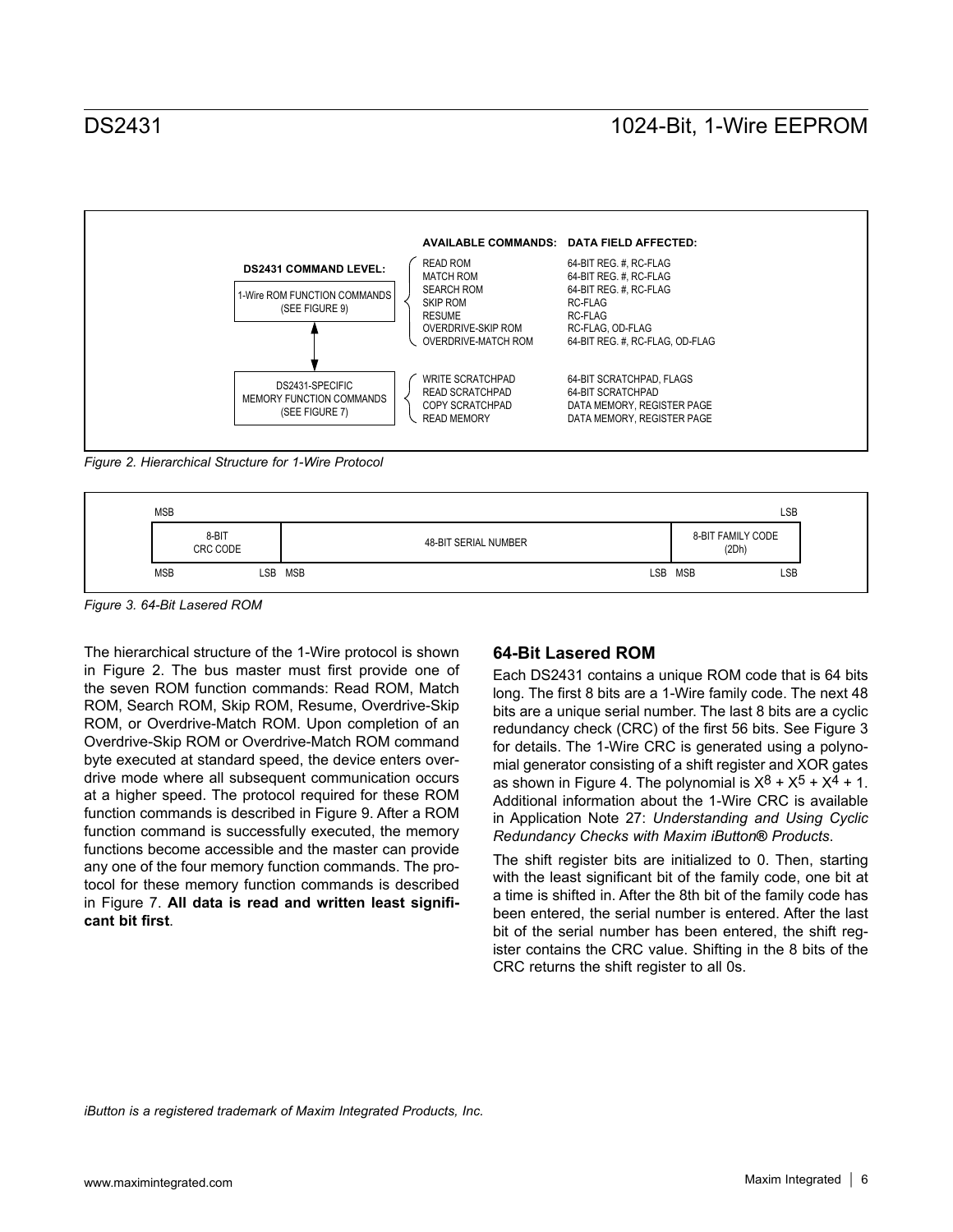

*Figure 4. 1-Wire CRC Generator*

## **Memory Access**

Data memory and registers are located in a linear address space, as shown in Figure 5. The data memory and the registers have unrestricted read access. The DS2431 EEPROM array consists of 18 rows of 8 bytes each. The first 16 rows are divided equally into four memory pages (32 bytes each). These four pages are the primary data memory. Each page can be individually set to open (unprotected), write protected, or EPROM mode by setting the associated protection byte in the register row. As a factory default, the entire data memory is unprotected and its contents are undefined. The last two rows contain protection registers and reserved bytes. The register row consists of 4 protection control bytes, a copy-protection byte, the factory byte, and 2 user byte/manufacture ID bytes. The manufacturer ID can be a customer-supplied identification code that assists the application software in identifying the product the DS2431 is associated with.

| <b>ADDRESS RANGE</b> | <b>TYPE</b> | <b>DESCRIPTION</b>             | <b>PROTECTION CODES</b>                                                         |
|----------------------|-------------|--------------------------------|---------------------------------------------------------------------------------|
| 0000h to 001Fh       | R/(W)       | Data Memory Page 0             |                                                                                 |
| 0020h to 003Fh       | R/(W)       | Data Memory Page 1             |                                                                                 |
| 0040h to 005Fh       | R/(W)       | Data Memory Page 2             |                                                                                 |
| 0060h to 007Fh       | R/(W)       | Data Memory Page 3             |                                                                                 |
| 0080h*               | R/(W)       | Protection Control Byte Page 0 | 55h: Write Protect P0; AAh: EPROM Mode P0;<br>55h or AAh: Write Protect 80h     |
| 0081h*               | R/(W)       | Protection Control Byte Page 1 | 55h: Write Protect P1; AAh: EPROM Mode P1;<br>55h or AAh: Write Protect 81h     |
| 0082h*               | R/(W)       | Protection Control Byte Page 2 | 55h: Write Protect P2; AAh: EPROM Mode P2;<br>55h or AAh: Write Protect 82h     |
| 0083h*               | R/(W)       | Protection Control Byte Page 3 | 55h: Write Protect P3, AAh: EPROM Mode P3,<br>55h or AAh: Write Protect 83h     |
| 0084h*               | R/(W)       | Copy Protection Byte           | 55h or AAh: Copy Protect 0080h:008Fh, and Any<br><b>Write-Protected Pages</b>   |
| 0085h                | R.          | Factory Byte. Set at Factory.  | AAh: Write Protect 85h, 86h, 87h;<br>55h: Write Protect 85h; Unprotect 86h, 87h |
| 0086h                | R/(W)       | User Byte/Manufacturer ID      |                                                                                 |
| 0087h                | R/(W)       | User Byte/Manufacturer ID      |                                                                                 |
| 0088h to 008Fh       |             | Reserved                       |                                                                                 |

\**Once programmed to AAh or 55h this address becomes read only. All other codes can be stored, but neither write protect the address nor activate any function*.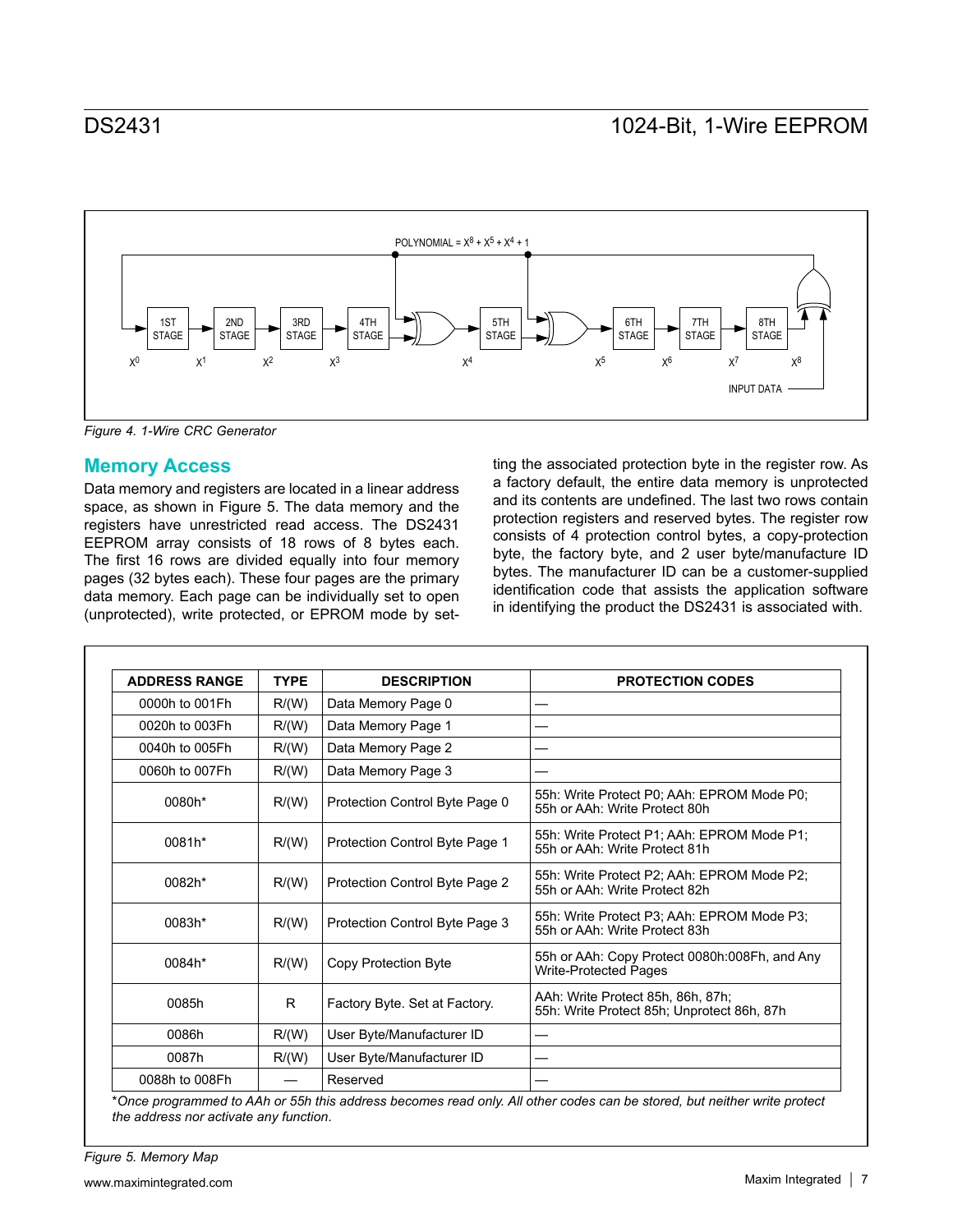Contact the factory to set up and register a custom manufacturer ID. The last row is reserved for future use. It is undefined in terms of R/W functionality and should not be used.

In addition to the main EEPROM array, an 8-byte volatile scratchpad is included. Writes to the EEPROM array are a two-step process. First, data is written to the scratchpad and then copied into the main array. This allows the user to first verify the data written to the scratchpad prior to copying into the main array. The device only supports full row (8-byte) copy operations. For data in the scratchpad to be valid for a copy operation, the address supplied with a Write Scratchpad command must start on a row boundary, and 8 full bytes must be written into the scratchpad.

The protection control registers determine how incoming data on a Write Scratchpad command is loaded into the scratchpad. A protection setting of 55h (write protect) causes the incoming data to be ignored and the target address main memory data to be loaded into the scratchpad. A protection setting of AAh (EPROM mode) causes the logical AND of incoming data and target address main memory data to be loaded into the scratchpad. Any other protection control register setting leaves the associated memory page open for unrestricted write access. **Note:** For the EPROM mode to function, the entire affected memory page must first be programmed to FFh. Protection-control byte settings of 55h or AAh also write protect the protection-control byte. The protection-control byte setting of 55h does not block the copy. This allows write-protected data to be refreshed (i.e., reprogrammed with the current data) in the device.

The copy-protection byte is used for a higher level of security and should only be used after all other protection control bytes, user bytes, and write-protected pages are set to their final value. If the copy-protection byte is set to 55h or AAh, all copy attempts to the register row and user-byte row are blocked. In addition, all copy attempts to write-protected main memory pages (i.e., refresh) are blocked.

### **Address Registers and Transfer Status**

The DS2431 employs three address registers: TA1, TA2, and E/S (Figure 6). These registers are common to many other 1-Wire devices but operate slightly differently with the DS2431. Registers TA1 and TA2 must be loaded with the target address to which the data is written or from which data is read. Register E/S is a read-only transferstatus register used to verify data integrity with write commands. E/S bits E[2:0] are loaded with the incoming T[2:0] on a Write Scratchpad command and increment on each subsequent data byte. This is, in effect, a byte-ending offset counter within the 8-byte scratchpad. Bit 5 of the E/S register, called PF, is a logic 1 if the data in the scratchpad is not valid due to a loss of power or if the master sends fewer bytes than needed to reach the end of the scratchpad. For a valid write to the scratchpad, T[2:0] must be 0 and the master must have sent 8 data bytes. Bits 3, 4, and 6 have no function; they always read 0. The highest valued bit of the E/S register, called authorization accepted (AA), acts as a flag to indicate that the data stored in the scratchpad has already been copied to the target memory address. Writing data to the scratchpad clears this flag.

| BIT#                                                           | $\overline{7}$  | 6               | 5               | $\overline{4}$  | 3               | 2               | $\mathbf{1}$   | $\mathbf 0$    |
|----------------------------------------------------------------|-----------------|-----------------|-----------------|-----------------|-----------------|-----------------|----------------|----------------|
| TARGET ADDRESS (TA1)                                           | T7              | T <sub>6</sub>  | T <sub>5</sub>  | T <sub>4</sub>  | T <sub>3</sub>  | T <sub>2</sub>  | T <sub>1</sub> | T <sub>0</sub> |
| TARGET ADDRESS (TA2)                                           | T <sub>15</sub> | T <sub>14</sub> | T <sub>13</sub> | T <sub>12</sub> | T <sub>11</sub> | T <sub>10</sub> | T <sub>9</sub> | T <sub>8</sub> |
| <b>ENDING ADDRESS WITH</b><br>DATA STATUS (E/S)<br>(READ ONLY) | AA              | $\mathbf 0$     | PF              | $\mathbf 0$     | $\Omega$        | E <sub>2</sub>  | E1             | E <sub>0</sub> |

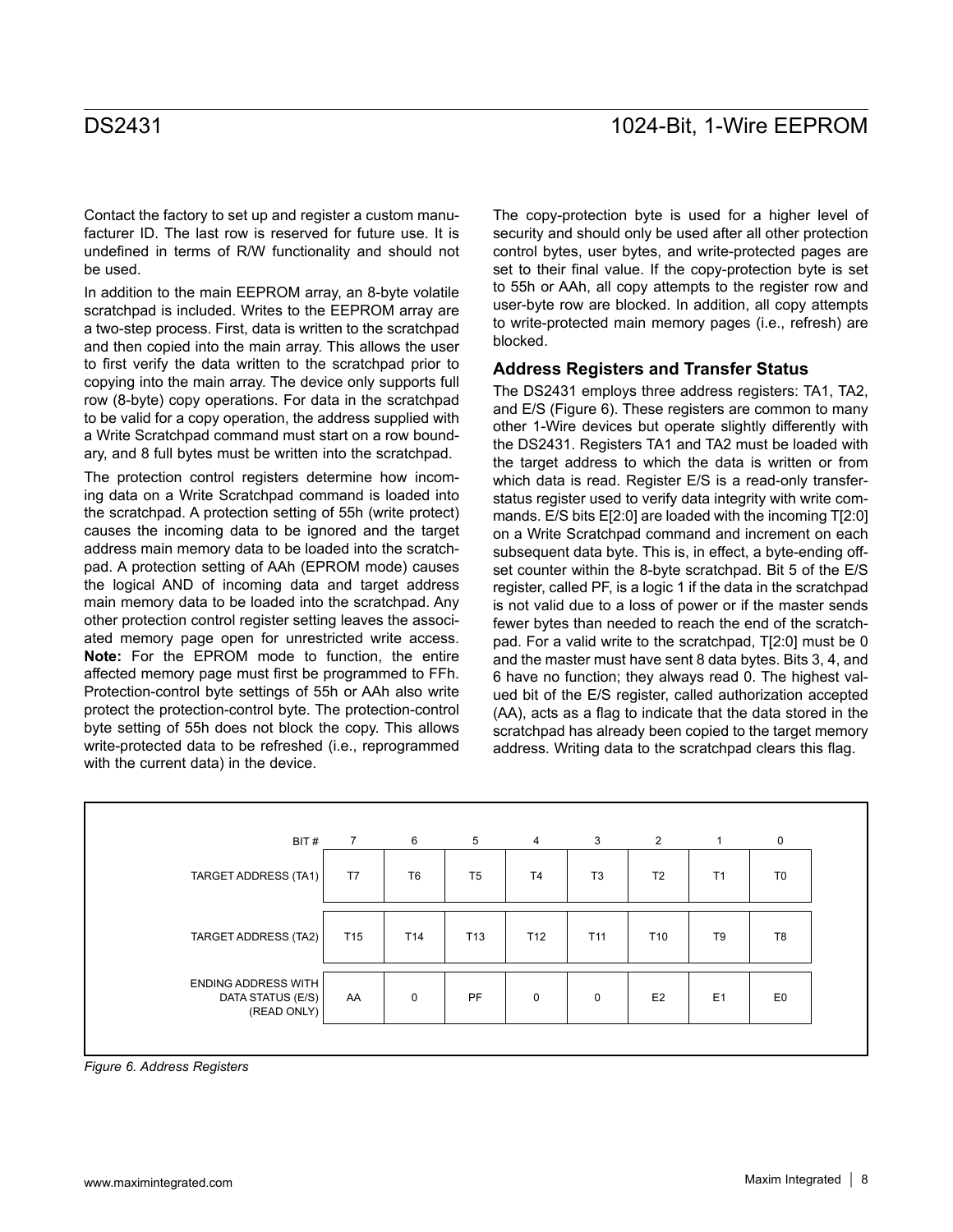### **Writing with Verification**

To write data to the DS2431, the scratchpad must be used as intermediate storage. First, the master issues the Write Scratchpad command to specify the desired target address, followed by the data to be written to the scratchpad. Note that Copy Scratchpad commands must be performed on 8-byte boundaries, i.e., the three LSBs of the target address (T2, T1, T0) must be equal to 000b. If T[2:0] are sent with nonzero values, the copy function is blocked. Under certain conditions (see the *Write Scratchpad [0Fh]* section) the master receives an inverted CRC-16 of the command, address (actual address sent), and data at the end of the Write Scratchpad command sequence. Knowing this CRC value, the master can compare it to the value it has calculated to decide if the communication was successful and proceed to the Copy Scratchpad command. If the master could not receive the CRC-16, it should send the Read Scratchpad command to verify data integrity. As a preamble to the scratchpad data, the DS2431 repeats the target address TA1 and TA2 and sends the contents of the E/S register. If the PF flag is set, data did not arrive correctly in the scratchpad, or there was a loss of power since data was last written to the scratchpad. The master does not need to continue reading; it can start a new trial to write data to the scratchpad. Similarly, a set AA flag together with a cleared PF flag indicates that the device did not recognize the Write command.

If everything went correctly, both flags are cleared. Now the master can continue reading and verifying every data byte. After the master has verified the data, it can send the Copy Scratchpad command, for example. This command must be followed exactly by the data of the three address registers, TA1, TA2, and E/S. The master should obtain the contents of these registers by reading the scratchpad.

### **Memory Function Commands**

The *Memory Function Flowchart* (Figure 7) describes the protocols necessary for accessing the memory of the DS2431. An example on how to use these functions to write to and read from the device is in the *Memory Function Example* section. The communication between the master and the DS2431 takes place either at standard speed

(default,  $OD = 0$ ) or at overdrive speed ( $OD = 1$ ). If not explicitly set into overdrive mode, the DS2431 assumes standard speed.

### **Write Scratchpad [0Fh]**

The Write Scratchpad command applies to the data memory and the writable addresses in the register page. For the scratchpad data to be valid for copying to the array, the user must perform a Write Scratchpad command of 8 bytes starting at a valid row boundary. The Write Scratchpad command accepts invalid addresses and partial rows, but subsequent Copy Scratchpad commands are blocked.

After issuing the Write Scratchpad command, the master must first provide the 2-byte target address, followed by the data to be written to the scratchpad. The data is written to the scratchpad starting at the byte offset of T[2:0]. The E/S bits E[2:0] are loaded with the starting byte offset and increment with each subsequent byte. Effectively, E[2:0] is the byte offset of the last full byte written to the scratchpad. Only full data bytes are accepted.

When executing the Write Scratchpad command, the CRC generator inside the DS2431 (Figure 13) calculates a CRC of the entire data stream, starting at the command code and ending at the last data byte as sent by the master. This CRC is generated using the CRC-16 polynomial by first clearing the CRC generator and then shifting in the command code (0Fh) of the Write Scratchpad command, the target addresses (TA1 and TA2), and all the data bytes. Note that the CRC-16 calculation is performed with the actual TA1 and TA2 and data sent by the master. The master can end the Write Scratchpad command at any time. However, if the end of the scratchpad is reached  $(E[2:0] = 111b)$ , the master can send 16 read time slots and receive the CRC generated by the DS2431.

If a Write Scratchpad command is attempted to a writeprotected location, the scratchpad is loaded with the data already existing in memory rather than the data transmitted. Similarly, if the target address page is in EPROM mode, the scratchpad is loaded with the bitwise logical AND of the transmitted data and data already existing in memory.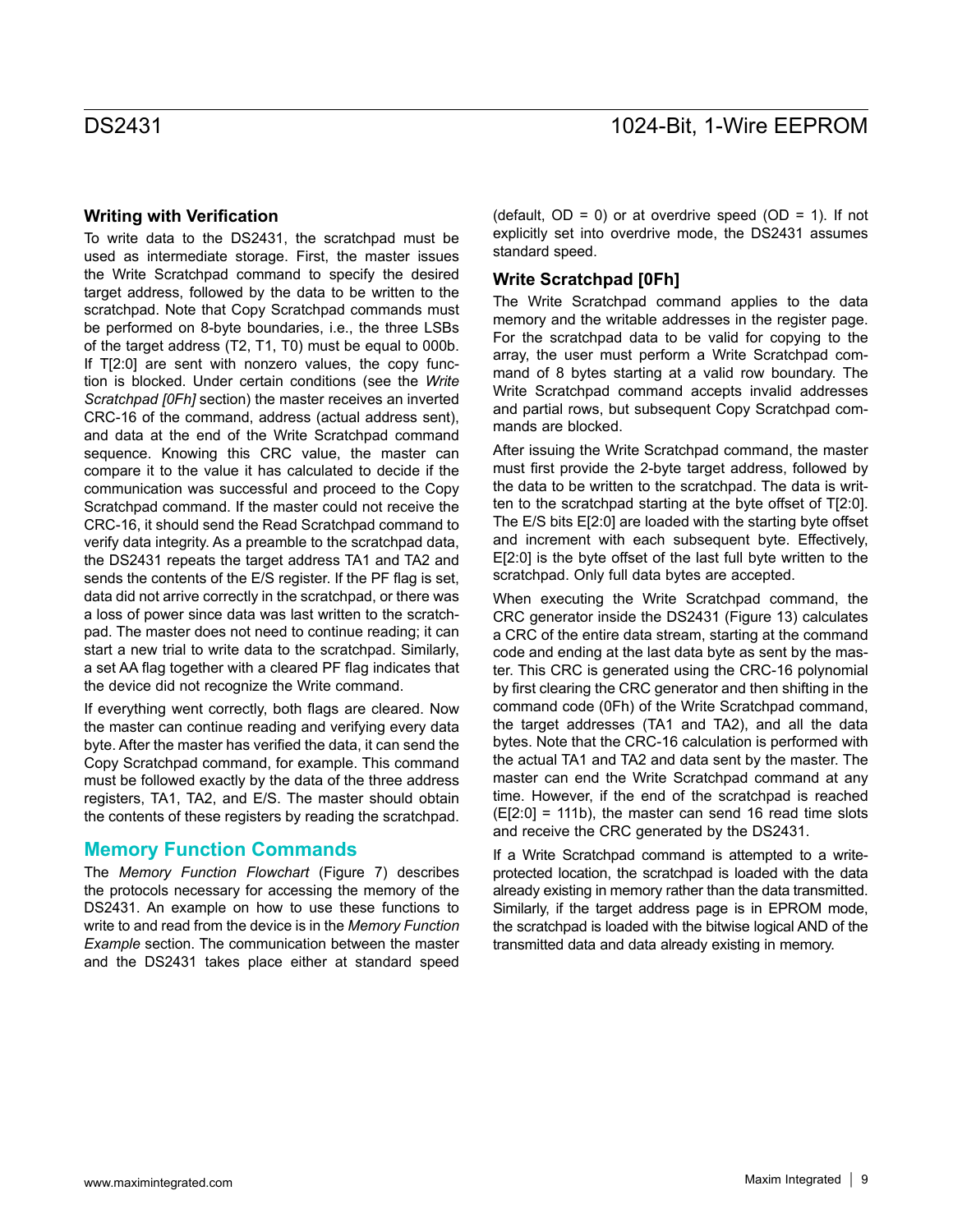

*Figure 7a. Memory Function Flowchart*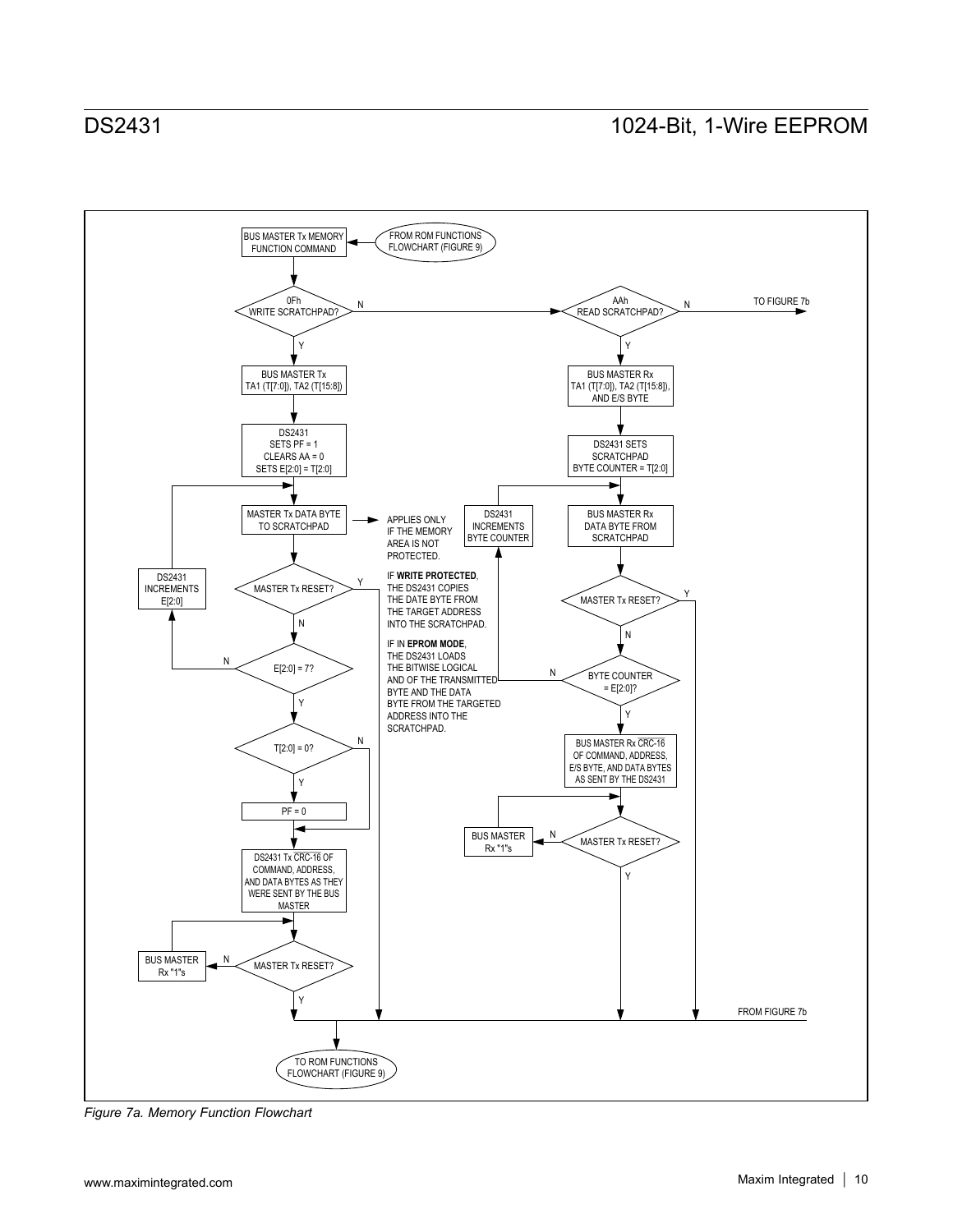

*Figure 7b. Memory Function Flowchart (continued)*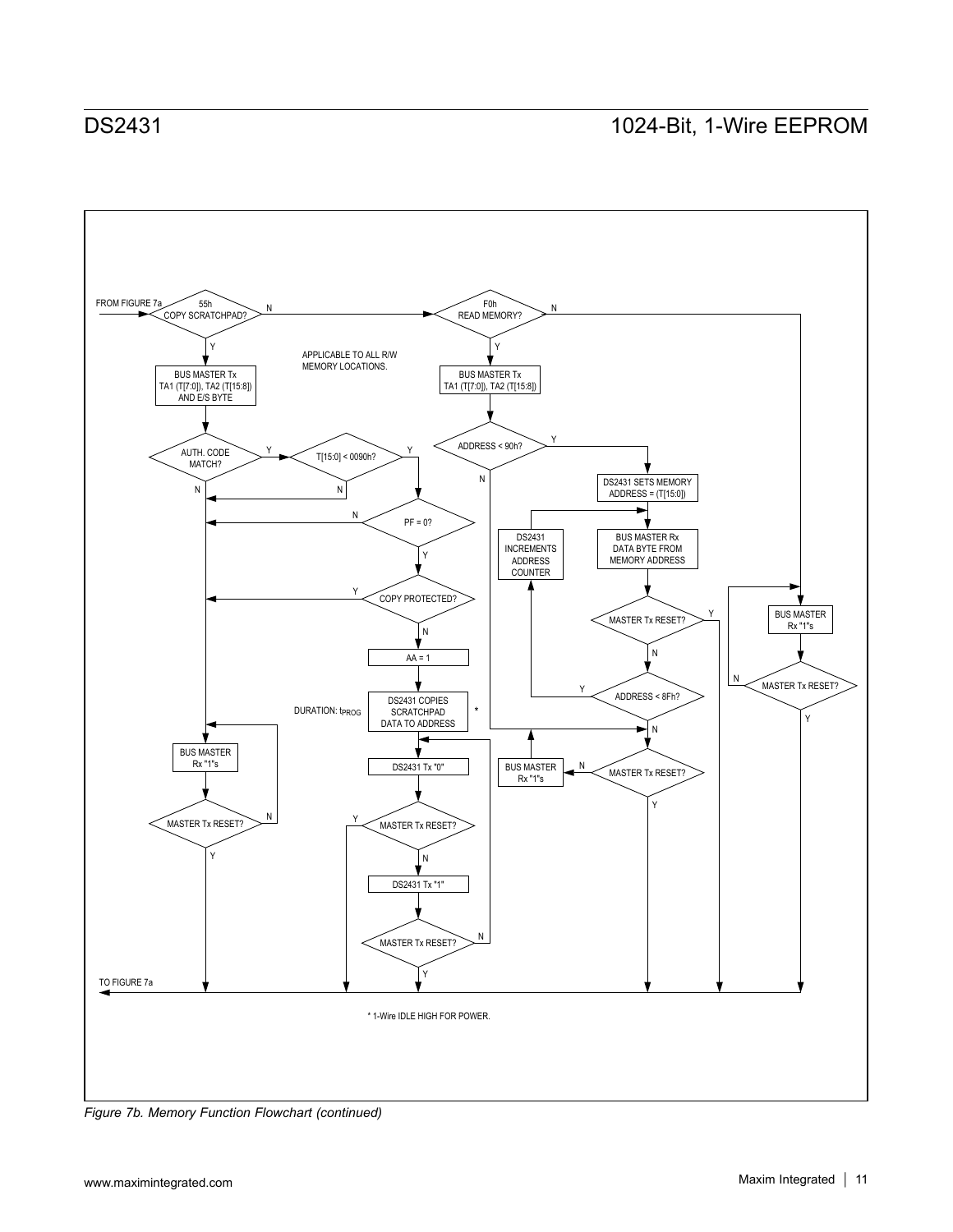### **Read Scratchpad [AAh]**

The Read Scratchpad command allows verifying the target address and the integrity of the scratchpad data. After issuing the command code, the master begins reading. The first two bytes are the target address. The next byte is the ending offset/data status byte (E/S) followed by the scratchpad data, which may be different from what the master originally sent. This is of particular importance if the target address is within the register page or a page in either write-protection mode or EPROM mode. See the *Write Scratchpad [0Fh]* section for details. The master should read through the scratchpad  $(E[2:0] - T[2:0] + 1)$ bytes), after which it receives the inverted CRC based on data as it was sent by the DS2431. If the master continues reading after the CRC, all data is logic 1.

### **Copy Scratchpad [55h]**

The Copy Scratchpad command is used to copy data from the scratchpad to writable memory sections. After issuing the Copy Scratchpad command, the master must provide a 3-byte authorization pattern, which should have been obtained by an immediately preceding Read Scratchpad command. This 3-byte pattern must exactly match the data contained in the three address registers (TA1, TA2, E/S, in that order). If the pattern matches, the target address is valid, the PF flag is not set, and the target memory is not copy protected, then the AA flag is set and the copy begins. All 8 bytes of scratchpad contents are copied to the target memory location. The duration of the device's internal data transfer is t<sub>PROG</sub> during which the voltage on the 1-Wire bus must not fall below 2.8V. A pattern of alternating 0s and 1s are transmitted after the data has been copied until the master issues a reset pulse. If the PF flag is set or the target memory is copy protected, the copy does not begin and the AA flag is not set.

### **Read Memory [F0h]**

The Read Memory command is the general function to read data from the DS2431. After issuing the command, the master must provide the 2-byte target address. After these 2 bytes, the master reads data beginning from the target address and can continue until address 008Fh. If the master continues reading, the result is logic 1s. The device's internal TA1, TA2, E/S, and scratchpad contents are not affected by a Read Memory command.

## **1-Wire Bus System**

The 1-Wire bus is a system that has a single bus master and one or more slaves. In all instances the DS2431 is a slave device. The bus master is typically a microcontroller. The discussion of this bus system is broken down into three topics: hardware configuration, transaction sequence, and 1-Wire signaling (signal types and timing). The 1-Wire protocol defines bus transactions in terms of the bus state during specific time slots, which are initiated on the falling edge of sync pulses from the bus master.

## **Hardware Configuration**

The 1-Wire bus has only a single line by definition; it is important that each device on the bus be able to drive it at the appropriate time. To facilitate this, each device attached to the 1-Wire bus must have open-drain or threestate outputs. The 1-Wire port of the DS2431 is open drain with an internal circuit equivalent to that shown in Figure 8.

A multidrop bus consists of a 1-Wire bus with multiple slaves attached. The DS2431 supports both a standard and overdrive communication speed of 15.4kbps (max) and 125kbps (max), respectively. Note that legacy 1-Wire products support a standard communication speed of 16.3kbps and overdrive of 142kbps. The slightly reduced rates for the DS2431 are a result of additional recovery times, which in turn were driven by a 1-Wire physical interface enhancement to improve noise immunity. The value of the pullup resistor primarily depends on the network size and load conditions. The DS2431 requires a pullup resistor of 2.2kΩ (max) at any speed.

The idle state for the 1-Wire bus is high. If for any reason a transaction needs to be suspended, the bus must be left in the idle state if the transaction is to resume. If this does not occur and the bus is left low for more than 16μs (overdrive speed) or more than 120μs (standard speed), one or more devices on the bus could be reset.

### **Transaction Sequence**

The protocol for accessing the DS2431 through the 1-Wire port is as follows:

- Initialization
- ROM Function Command
- **Memory Function Command**
- Transaction/Data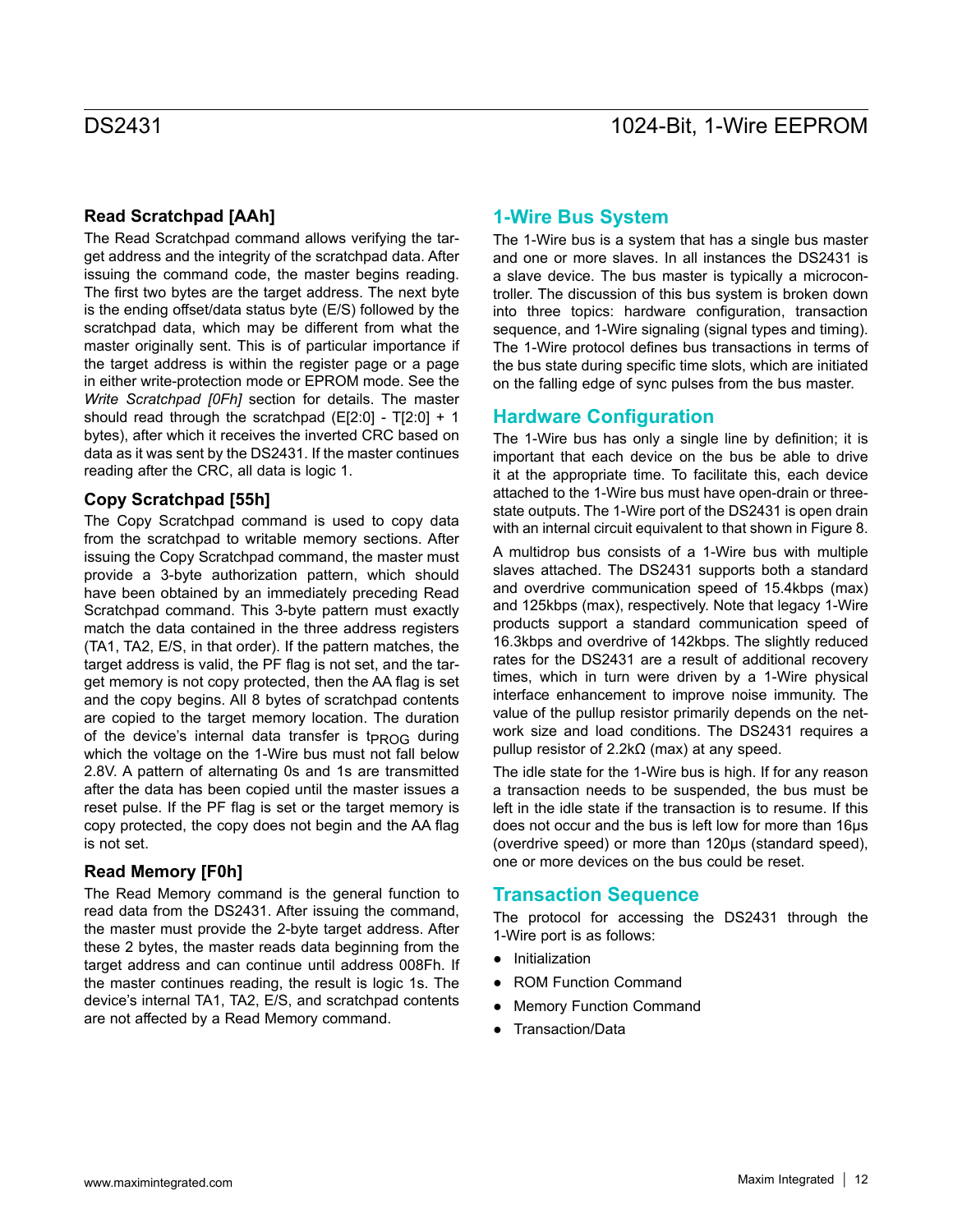

*Figure 8. Hardware Configuration*

## **Initialization**

All transactions on the 1-Wire bus begin with an initialization sequence. The initialization sequence consists of a reset pulse transmitted by the bus master followed by presence pulse(s) transmitted by the slave(s). The presence pulse lets the bus master know that the DS2431 is on the bus and is ready to operate. For more details, see the *1-Wire Signaling* section.

## **1-Wire ROM Function Commands**

Once the bus master has detected a presence, it can issue one of the seven ROM function commands that the DS2431 supports. All ROM function commands are 8 bits long. A list of these commands follows (see the flowchart in Figure 9).

## **Read ROM [33h]**

The Read ROM command allows the bus master to read the DS2431's 8-bit family code, unique 48-bit serial number, and 8-bit CRC. This command can only be used if there is a single slave on the bus. If more than one slave is present on the bus, a data collision occurs when all slaves try to transmit at the same time (open drain produces a wired-AND result). The resultant family code and 48-bit serial number result in a mismatch of the CRC.

### **Match ROM [55h]**

The Match ROM command, followed by a 64-bit ROM sequence, allows the bus master to address a specific DS2431 on a multidrop bus. Only the DS2431 that exactly matches the 64-bit ROM sequence responds to the subsequent memory function command. All other slaves wait for a reset pulse. This command can be used with a single device or multiple devices on the bus.

### **Search ROM [F0h]**

When a system is initially brought up, the bus master might not know the number of devices on the 1-Wire bus or their registration numbers. By taking advantage of the wired-AND property of the bus, the master can use a process of elimination to identify the registration numbers of all slave devices. For each bit of the registration number, starting with the least significant bit, the bus master issues a triplet of time slots. On the first slot, each slave device participating in the search outputs the true value of its registration number bit. On the second slot, each slave device participating in the search outputs the complemented value of its registration number bit. On the third slot, the master writes the true value of the bit to be selected. All slave devices that do not match the bit written by the master stop participating in the search. If both of the read bits are zero, the master knows that slave devices exist with both states of the bit. By choosing which state to write, the bus master branches in the ROM code tree. After one complete pass, the bus master knows the registration number of a single device. Additional passes identify the registration numbers of the remaining devices. Refer to Application Note 187: *1-Wire Search Algorithm* for a detailed discussion, including an example.

## **Skip ROM [CCh]**

This command can save time in a single-drop bus system by allowing the bus master to access the memory functions without providing the 64-bit ROM code. If more than one slave is present on the bus and, for example, a read command is issued following the Skip ROM command, data collision occurs on the bus as multiple slaves transmit simultaneously (open-drain pulldowns produce a wired-AND result).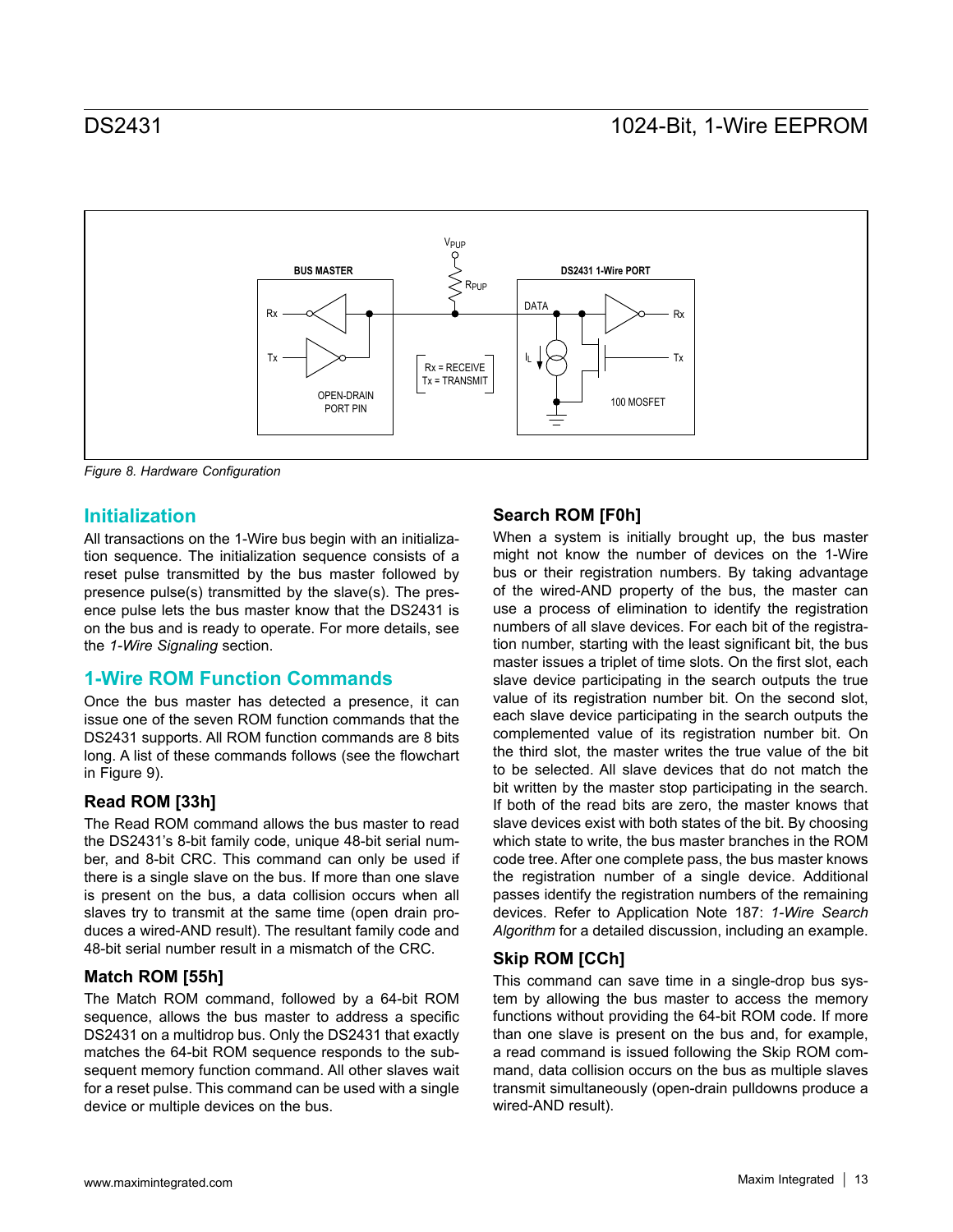

*Figure 9a. ROM Functions Flowchart*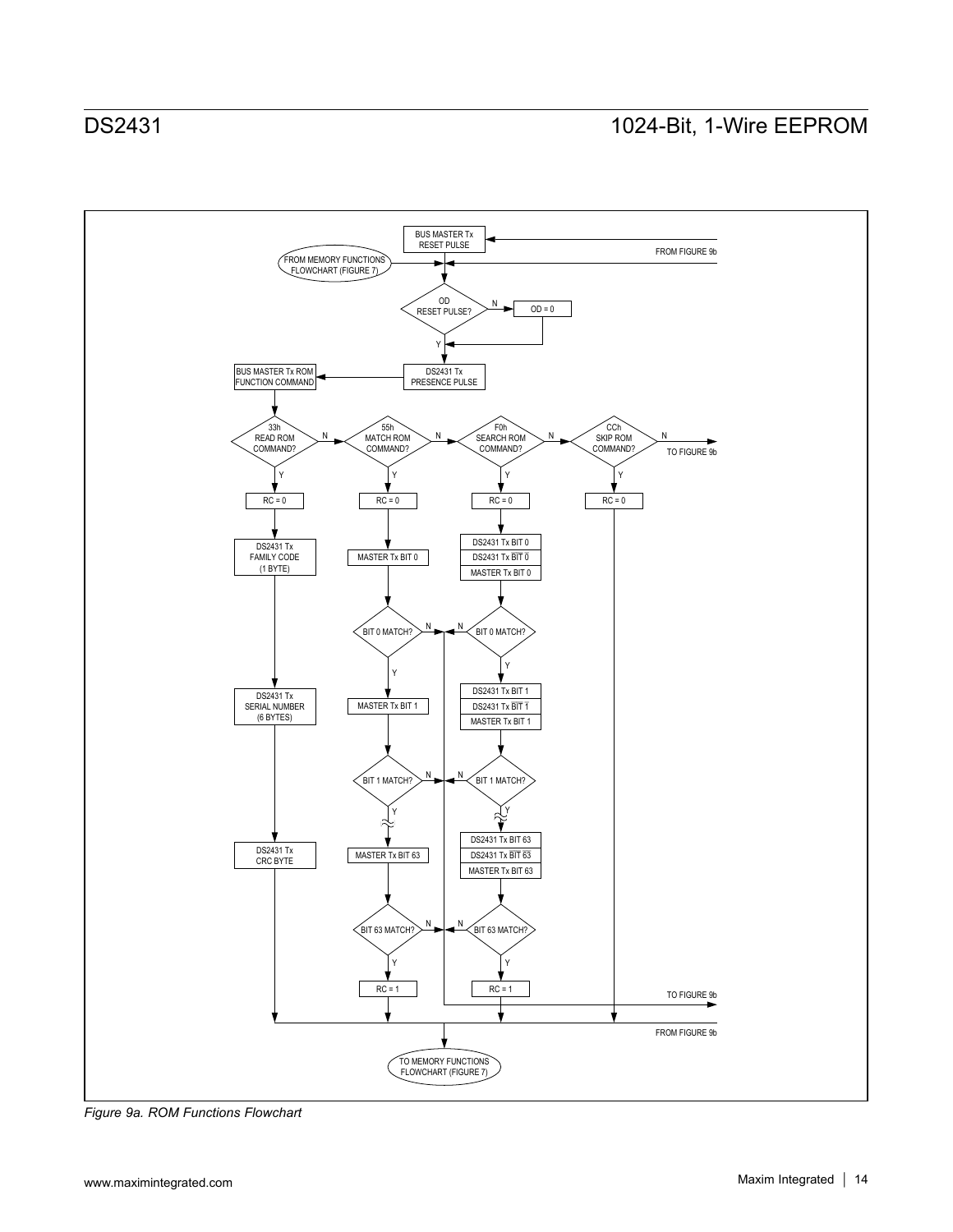

*Figure 9b. ROM Functions Flowchart (continued)*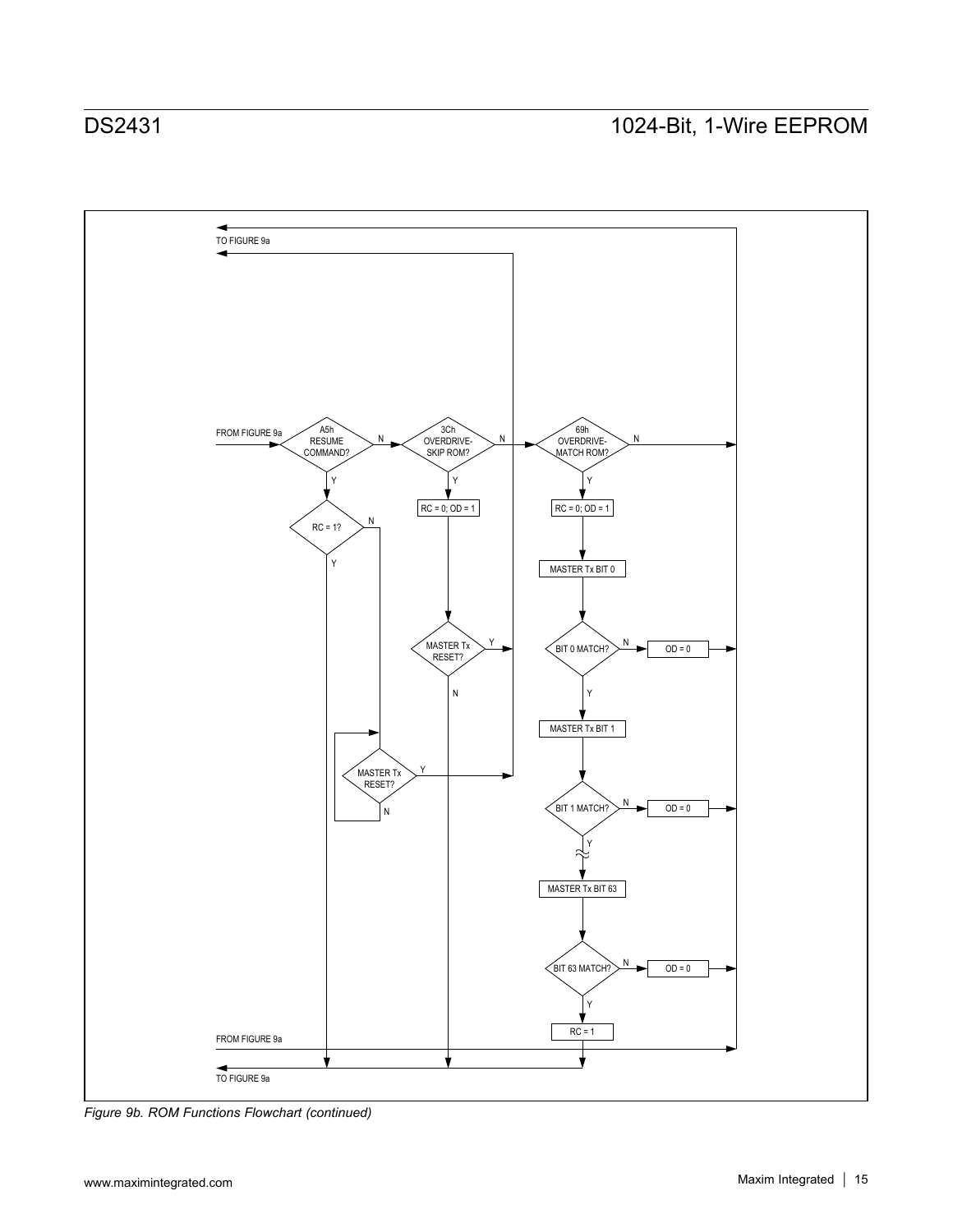## **Resume [A5h]**

To maximize the data throughput in a multidrop environment, the Resume command is available. This command checks the status of the RC bit and, if it is set, directly transfers control to the memory function commands, similar to a Skip ROM command. The only way to set the RC bit is through successfully executing the Match ROM, Search ROM, or Overdrive-Match ROM command. Once the RC bit is set, the device can repeatedly be accessed through the Resume command. Accessing another device on the bus clears the RC bit, preventing two or more devices from simultaneously responding to the Resume command.

### **Overdrive-Skip ROM [3Ch]**

On a single-drop bus this command can save time by allowing the bus master to access the memory functions without providing the 64-bit ROM code. Unlike the normal Skip ROM command, the Overdrive-Skip ROM command sets the DS2431 into the overdrive mode (OD = 1). All communication following this command must occur at overdrive speed until a reset pulse of minimum 480μs duration resets all devices on the bus to standard speed  $(OD = 0)$ .

When issued on a multidrop bus, this command sets all overdrive-supporting devices into overdrive mode. To subsequently address a specific overdrive-supporting device, a reset pulse at overdrive speed must be issued followed by a Match ROM or Search ROM command sequence. This speeds up the time for the search process. If more than one slave supporting overdrive is present on the bus and the Overdrive-Skip ROM command is followed by a read command, data collision occurs on the bus as multiple slaves transmit simultaneously (opendrain pulldowns produce a wired-AND result).

### **Overdrive-Match ROM [69h]**

The Overdrive-Match ROM command followed by a 64-bit ROM sequence transmitted at overdrive speed allows the bus master to address a specific DS2431 on a multidrop bus and to simultaneously set it in overdrive mode. Only the DS2431 that exactly matches the 64-bit ROM sequence responds to the subsequent memory function command. Slaves already in overdrive mode from a previous Overdrive-Skip ROM or successful Overdrive-Match ROM command remain in overdrive mode. All overdrivecapable slaves return to standard speed at the next reset pulse of minimum 480μs duration. The Overdrive-Match ROM command can be used with a single device or multiple devices on the bus.

## **1-Wire Signaling**

The DS2431 requires strict protocols to ensure data integrity. The protocol consists of four types of signaling on one line: reset sequence with reset pulse and presence pulse, write-zero, write-one, and read-data. Except for the presence pulse, the bus master initiates all falling edges. The DS2431 can communicate at two different speeds: standard speed and overdrive speed. If not explicitly set into the overdrive mode, the DS2431 communicates at standard speed. While in overdrive mode, the fast timing applies to all waveforms.

To get from idle to active, the voltage on the 1-Wire line needs to fall from  $V_{\text{PI}}P$  below the threshold  $V_{\text{TI}}$ . To get from active to idle, the voltage needs to rise from  $V_{ILMAX}$ past the threshold  $V<sub>TH</sub>$ . The time it takes for the voltage to make this rise is seen in Figure 10 as ε, and its duration depends on the pullup resistor  $(R_{\text{PIIP}})$  used and the capacitance of the 1-Wire network attached. The voltage  $V_{II,MAX}$  is relevant for the DS2431 when determining a logical level, not triggering any events.

Figure 10 shows the initialization sequence required to begin any communication with the DS2431. A reset pulse followed by a presence pulse indicates that the DS2431 is ready to receive data, given the correct ROM and memory function command. If the bus master uses slew-rate control on the falling edge, it must pull down the line for  $t_{\text{RSTL}}$  +  $t_{\text{F}}$  to compensate for the edge. A t<sub>RSTL</sub> duration of 480μs or longer exits the overdrive mode, returning the device to standard speed. If the DS2431 is in overdrive mode and  $t_{\text{RSTL}}$  is no longer than 80 $\mu$ s, the device remains in overdrive mode. If the device is in overdrive mode and  $t_{RSTL}$  is between 80 $\mu$ s and 480 $\mu$ s, the device resets, but the communication speed is undetermined.

After the bus master has released the line it goes into receive mode. Now the 1-Wire bus is pulled to  $V_{\text{PUP}}$ through the pullup resistor or, in the case of a DS2482-x00 or DS2480B driver, through the active circuitry. When the threshold  $V_{TH}$  is crossed, the DS2431 waits for t<sub>PDH</sub> and then transmits a presence pulse by pulling the line low for  $tp<sub>Dl</sub>$ . To detect a presence pulse, the master must test the logical state of the 1-Wire line at  $t_{\text{MSP}}$ .

The  $t_{RSTH}$  window must be at least the sum of tpDHMAX, tpDLMAX, and tRECMIN. Immediately after t<sub>RSTH</sub> is expired, the DS2431 is ready for data communication. In a mixed population network,  $t_{RSTH}$  should be extended to minimum 480μs at standard speed and 48μs at overdrive speed to accommodate other 1-Wire devices.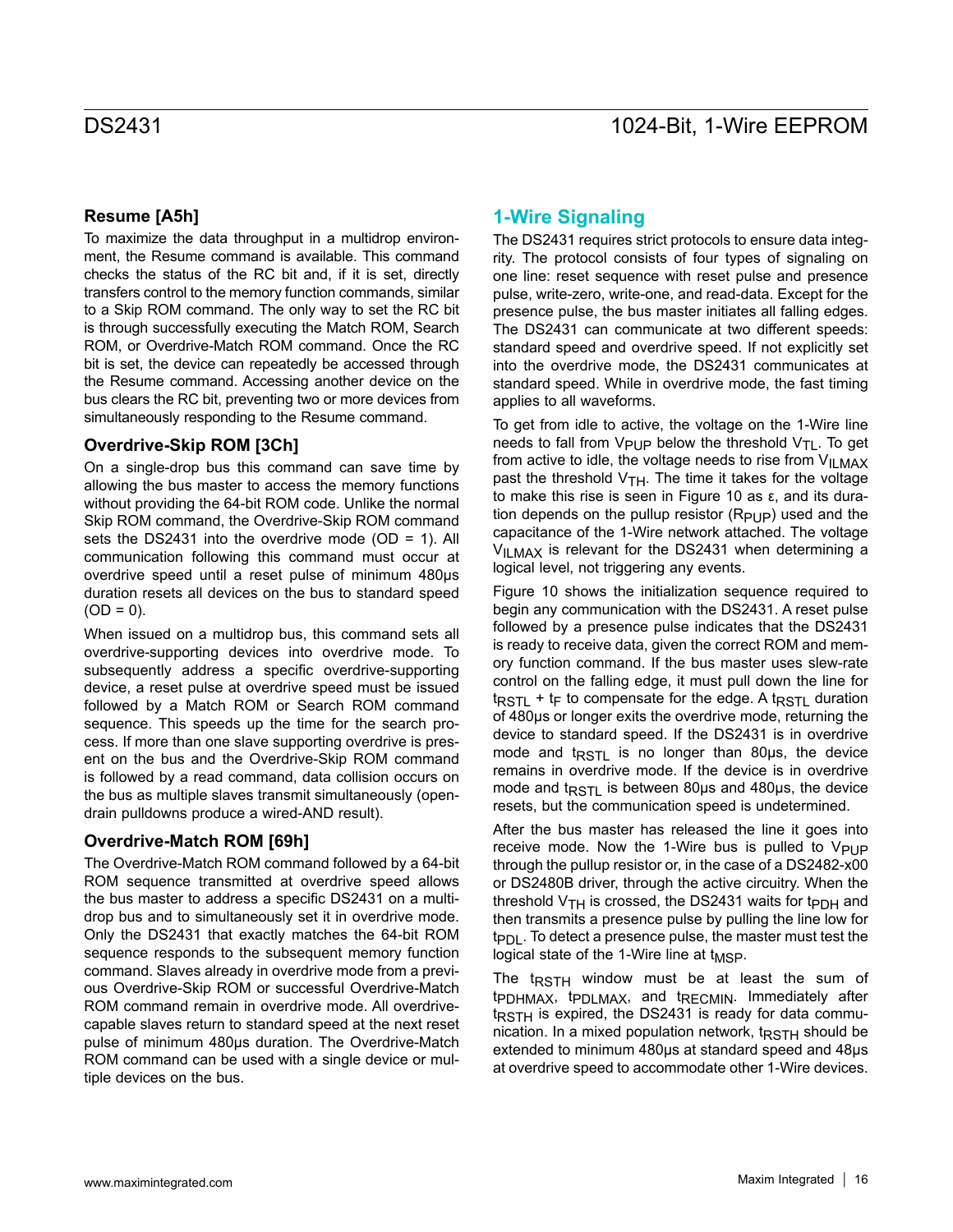

*Figure 10. Initialization Procedure: Reset and Presence Pulse*

### **Read/Write Time Slots**

Data communication with the DS2431 takes place in time slots that carry a single bit each. Write time slots transport data from bus master to slave. Read time slots transfer data from slave to master. Figure 11 illustrates the definitions of the write and read time slots.

All communication begins with the master pulling the data line low. As the voltage on the 1-Wire line falls below the threshold  $V_{TL}$ , the DS2431 starts its internal timing generator that determines when the data line is sampled during a write time slot and how long data is valid during a read time slot.

### **Master-to-Slave**

For a **write-one** time slot, the voltage on the data line must have crossed the  $V<sub>TH</sub>$  threshold before the writeone low time tW1LMAX is expired. For a **write-zero** time slot, the voltage on the data line must stay below the  $V_{TH}$ threshold until the write-zero low time  $t_{W0LMIN}$  is expired. For the most reliable communication, the voltage on the data line should not exceed  $V_{ILMAX}$  during the entire t<sub>W0L</sub> or t<sub>W1L</sub> window. After the  $V<sub>TH</sub>$  threshold has been crossed, the DS2431 needs a recovery time  $t_{\text{RFC}}$  before it is ready for the next time slot.

### **Slave-to-Master**

A **read-data** time slot begins like a write-one time slot. The voltage on the data line must remain below  $V_{\text{TI}}$  until the read low time t<sub>RL</sub> is expired. During the t<sub>RL</sub> window, when responding with a 0, the DS2431 starts pulling the data line low; its internal timing generator determines when this pulldown ends and the voltage starts rising again. When responding with a 1, the DS2431 does not hold the data line low at all, and the voltage starts rising as soon as  $t_{\text{RI}}$  is over.

The sum of t<sub>RL</sub> +  $\delta$  (rise time) on one side and the internal timing generator of the DS2431 on the other side define the master sampling window (t<sub>MSRMIN</sub> to t<sub>MSRMAX</sub>), in which the master must perform a read from the data line. For the most reliable communication,  $t_{RL}$  should be as short as permissible, and the master should read close to but no later than t<sub>MSRMAX</sub>. After reading from the data line, the master must wait until t<sub>SLOT</sub> is expired. This guarantees sufficient recovery time t<sub>REC</sub> for the DS2431 to get ready for the next time slot. Note that  $t_{\text{RFC}}$  specified herein applies only to a single DS2431 attached to a 1-Wire line. For multidevice configurations,  $t_{\text{RFC}}$  must be extended to accommodate the additional 1-Wire device input capacitance. Alternatively, an interface that performs active pullup during the 1-Wire recovery time such as the DS2482-x00 or DS2480B 1-Wire line drivers can be used.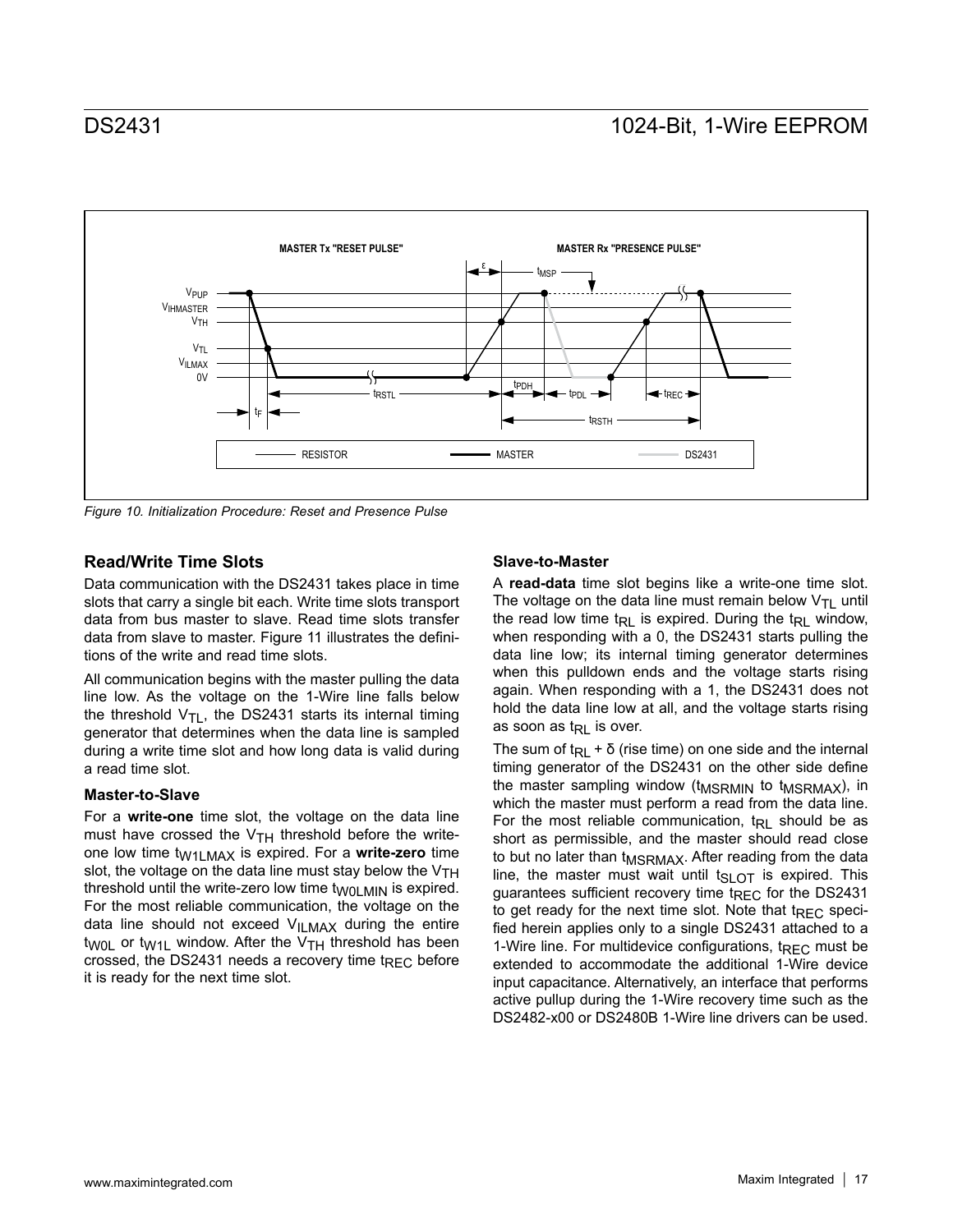

*Figure 11. Read/Write Timing Diagrams*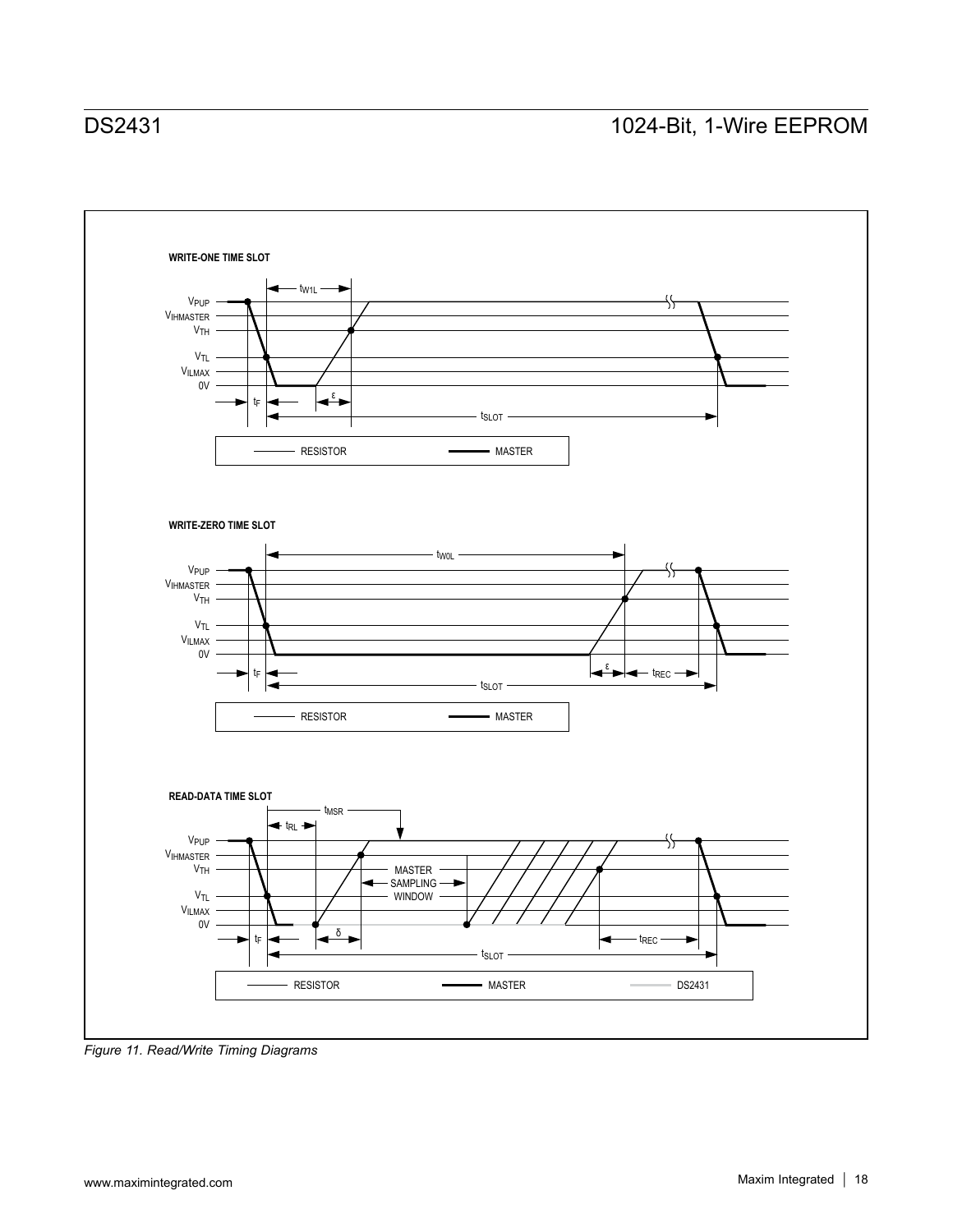## **Improved Network Behavior (Switchpoint Hysteresis)**

In a 1-Wire environment, line termination is possible only during transients controlled by the bus master (1-Wire driver). 1-Wire networks, therefore, are susceptible to noise of various origins. Depending on the physical size and topology of the network, reflections from end points and branch points can add up or cancel each other to some extent. Such reflections are visible as glitches or ringing on the 1-Wire communication line. Noise coupled onto the 1-Wire line from external sources can also result in signal glitching. A glitch during the rising edge of a time slot can cause a slave device to lose synchronization with the master and, consequently, result in a Search ROM command coming to a dead end or cause a device-specific function command to abort. For better performance in network applications, the DS2431 uses a new 1-Wire front-end, which makes it less sensitive to noise.

The DS2431's 1-Wire front-end differs from traditional slave devices in three characteristics.

- 1) There is additional lowpass filtering in the circuit that detects the falling edge at the beginning of a time slot. This reduces the sensitivity to high-frequency noise. This additional filtering does not apply at overdrive speed.
- 2) There is a hysteresis at the low-to-high switching threshold  $V_{TH}$ . If a negative glitch crosses  $V_{TH}$  but does not go below  $V_{TH}$  -  $V_{HY}$ , it is not recognized (Figure 12, Case A). The hysteresis is effective at any 1-Wire speed.
- 3) There is a time window specified by the rising edge hold-off time tREH during which glitches are ignored, even if they extend below the  $V<sub>TH</sub>$  -  $V<sub>HY</sub>$  threshold

(Figure 12, Case B,  $t_{\text{GI}} < t_{\text{RFH}}$ ). Deep voltage drops or glitches that appear late after crossing the  $V<sub>TH</sub>$ threshold and extend beyond the  $t_{REH}$  window cannot be filtered out and are taken as the beginning of a new time slot (Figure 12, Case C, t<sub>GL</sub> ≥ t<sub>REH</sub>).

Devices that have the parameters  $V_{HY}$  and t<sub>RFH</sub> specified in their electrical characteristics use the improved 1-Wire front-end.

### **CRC Generation**

The DS2431 uses two different types of CRCs. One CRC is an 8-bit type and is stored in the most significant byte of the 64-bit ROM. The bus master can compute a CRC value from the first 56 bits of the 64-bit ROM and compare it to the value stored within the DS2431 to determine if the ROM data has been received error-free. The equivalent polynomial function of this CRC is  $X^8 + X^5 + X^4 + 1$ . This 8-bit CRC is received in the true (noninverted) form. It is computed at the factory and lasered into the ROM.

The other CRC is a 16-bit type, generated according to the standardized CRC-16 polynomial function  $X^{16} + X^{15}$  $+ X<sup>2</sup> + 1$ . This CRC is used for fast verification of a data transfer when writing to or reading from the scratchpad. In contrast to the 8-bit CRC, the 16-bit CRC is always communicated in the inverted form. A CRC generator inside the DS2431 chip (Figure 13) calculates a new 16-bit CRC, as shown in the command flowchart (Figure 7). The bus master compares the CRC value read from the device to the one it calculates from the data and decides whether to continue with an operation or to reread the portion of the data with the CRC error.

With the Write Scratchpad command, the CRC is generated by first clearing the CRC generator and then shifting in the command code, the target addresses TA1 and TA2,



*Figure 12. Noise Suppression Scheme*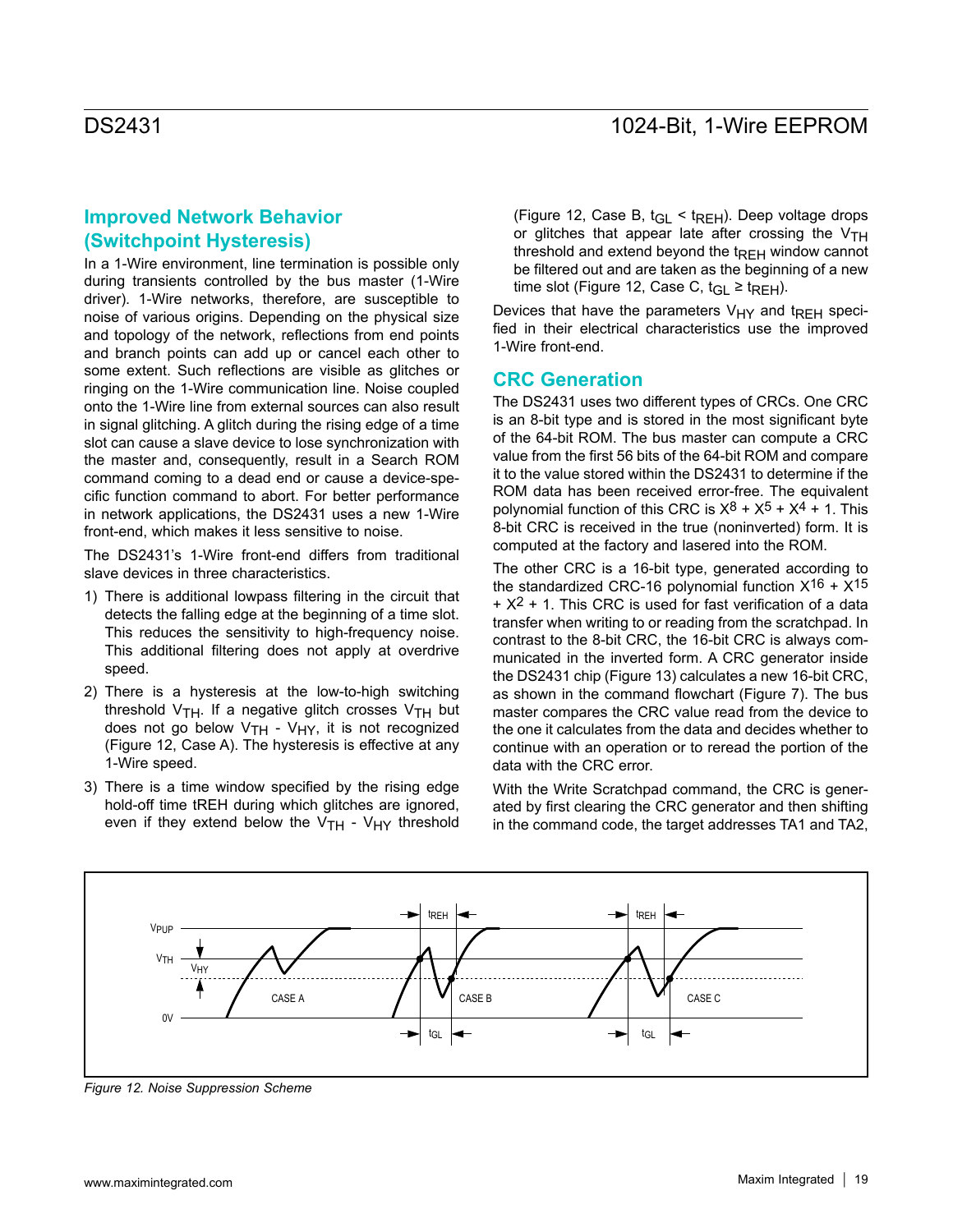

*Figure 13. CRC-16 Hardware Description and Polynomial*

and all the data bytes as they were sent by the bus master. The DS2431 transmits this CRC only if E[2:0] = 111b.

With the Read Scratchpad command, the CRC is generated by first clearing the CRC generator and then shifting in the command code, the target addresses TA1 and TA2, the E/S byte, and the scratchpad data as they were sent by the DS2431. The DS2431 transmits this CRC only if the reading continues through the end of the scratchpad. For more information on generating CRC values, refer to Application Note 27.

## **Command-Specific 1-Wire Communication Protocol—Legend**

| <b>SYMBOL</b>              | <b>DESCRIPTION</b>                                                                                 |
|----------------------------|----------------------------------------------------------------------------------------------------|
| <b>RST</b>                 | 1-Wire reset pulse generated by master.                                                            |
| <b>PD</b>                  | 1-Wire presence pulse generated by slave.                                                          |
| Select                     | Command and data to satisfy the ROM function protocol.                                             |
| <b>WS</b>                  | Command "Write Scratchpad."                                                                        |
| <b>RS</b>                  | Command "Read Scratchpad."                                                                         |
| <b>CPS</b>                 | Command "Copy Scratchpad."                                                                         |
| <b>RM</b>                  | Command "Read Memory."                                                                             |
| <b>TA</b>                  | Target address TA1, TA2.                                                                           |
| TA-E/S                     | Target address TA1, TA2 with E/S byte.                                                             |
| $<8$ -T[2:0] bytes>        | Transfer of as many bytes as needed to reach the end of the scratchpad for a given target address. |
| <data eom="" to=""></data> | Transfer of as many data bytes as are needed to reach the end of the memory.                       |
| <b>CRC-16</b>              | Transfer of an inverted CRC-16.                                                                    |
| FF Loop                    | Indefinite loop where the master reads FF bytes.                                                   |
| AA Loop                    | Indefinite loop where the master reads AA bytes.                                                   |
| Programming                | Data transfer to EEPROM; no activity on the 1-Wire bus permitted during this time.                 |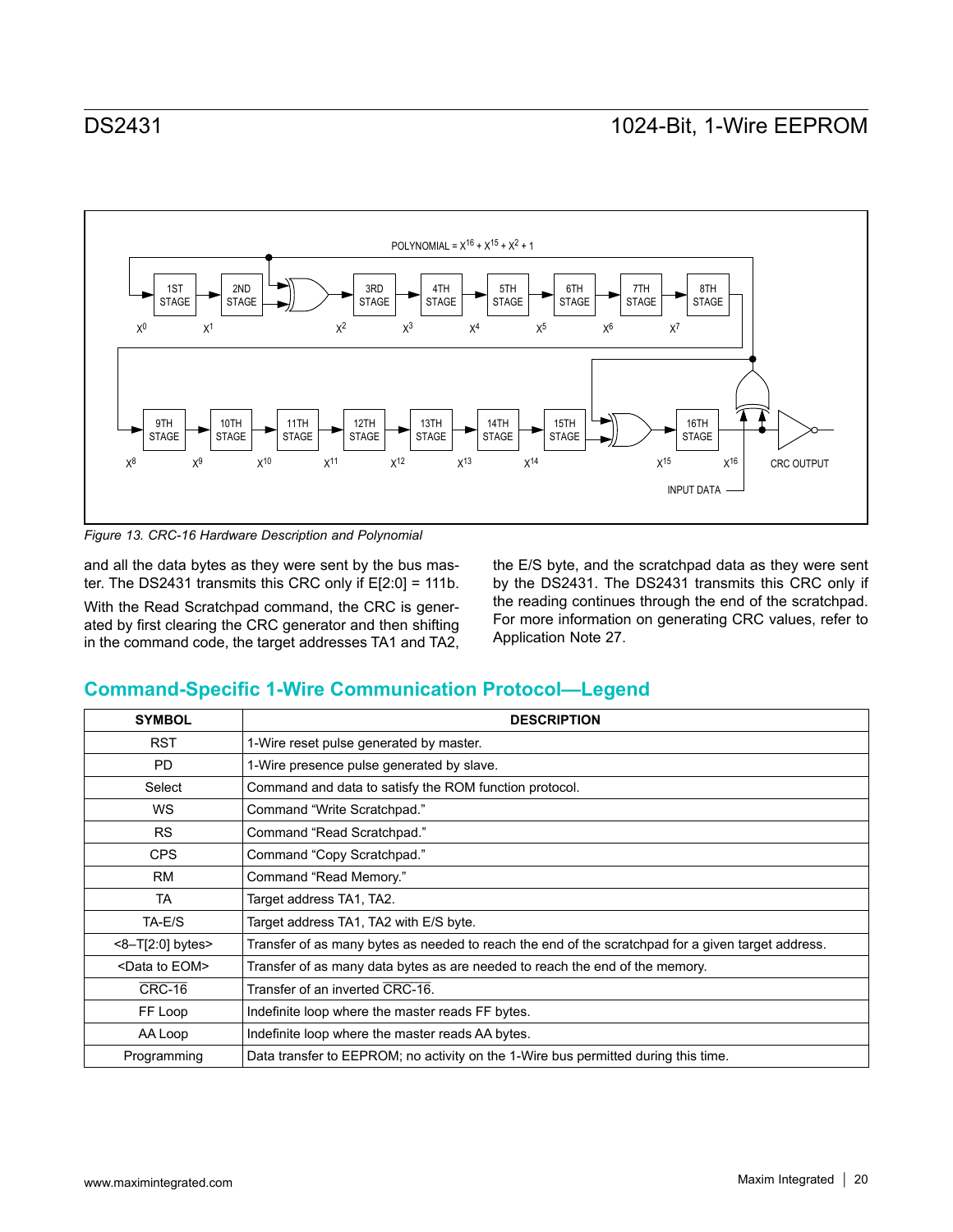┑

# **Command-Specific 1-Wire Communication Protocol—Color Codes**

# **1-Wire Communication Examples**

| <b>RST</b> | PD        | Select   WS                          |               | <b>TA</b> | <8-T[2:0] bytes>                                              | $CRC-16$ | FF Loop |         |
|------------|-----------|--------------------------------------|---------------|-----------|---------------------------------------------------------------|----------|---------|---------|
|            |           |                                      |               |           |                                                               |          |         |         |
|            |           |                                      |               |           |                                                               |          |         |         |
|            |           |                                      |               |           |                                                               |          |         |         |
|            |           | <b>Read Scratchpad (Cannot Fail)</b> |               |           |                                                               |          |         |         |
| <b>RST</b> | PD        |                                      | Select $ RS $ | TA-E/S    | <8-T[2:0] bytes>                                              | $CRC-16$ |         | FF Loop |
|            |           |                                      |               |           |                                                               |          |         |         |
|            |           |                                      |               |           |                                                               |          |         |         |
|            |           |                                      |               |           |                                                               |          |         |         |
|            |           | <b>Copy Scratchpad (Success)</b>     |               |           |                                                               |          |         |         |
|            |           |                                      |               |           |                                                               |          |         |         |
|            |           |                                      |               |           |                                                               |          |         |         |
| <b>RST</b> | <b>PD</b> | Select                               | <b>CPS</b>    | $TA-E/S$  | Programming                                                   | AA Loop  |         |         |
|            |           |                                      |               |           |                                                               |          |         |         |
|            |           |                                      |               |           |                                                               |          |         |         |
|            |           |                                      |               |           | Copy Scratchpad (Invalid Address or PF = 1 or Copy Protected) |          |         |         |
| <b>RST</b> | PD        | Select                               | <b>CPS</b>    | $TA-E/S$  | FF Loop                                                       |          |         |         |
|            |           |                                      |               |           |                                                               |          |         |         |
|            |           |                                      |               |           |                                                               |          |         |         |
|            |           |                                      |               |           |                                                               |          |         |         |
|            |           |                                      |               |           |                                                               |          |         |         |
|            |           | <b>Read Memory (Success)</b>         |               |           |                                                               |          |         |         |
| <b>RST</b> | PD        | Select                               | RM            | <b>TA</b> | <data eom="" to=""></data>                                    | FF Loop  |         |         |
|            |           |                                      |               |           |                                                               |          |         |         |
|            |           |                                      |               |           |                                                               |          |         |         |
|            |           | <b>Read Memory (Invalid Address)</b> |               |           |                                                               |          |         |         |
| <b>RST</b> | PD        | Select                               | <b>RM</b>     | <b>TA</b> | FF Loop                                                       |          |         |         |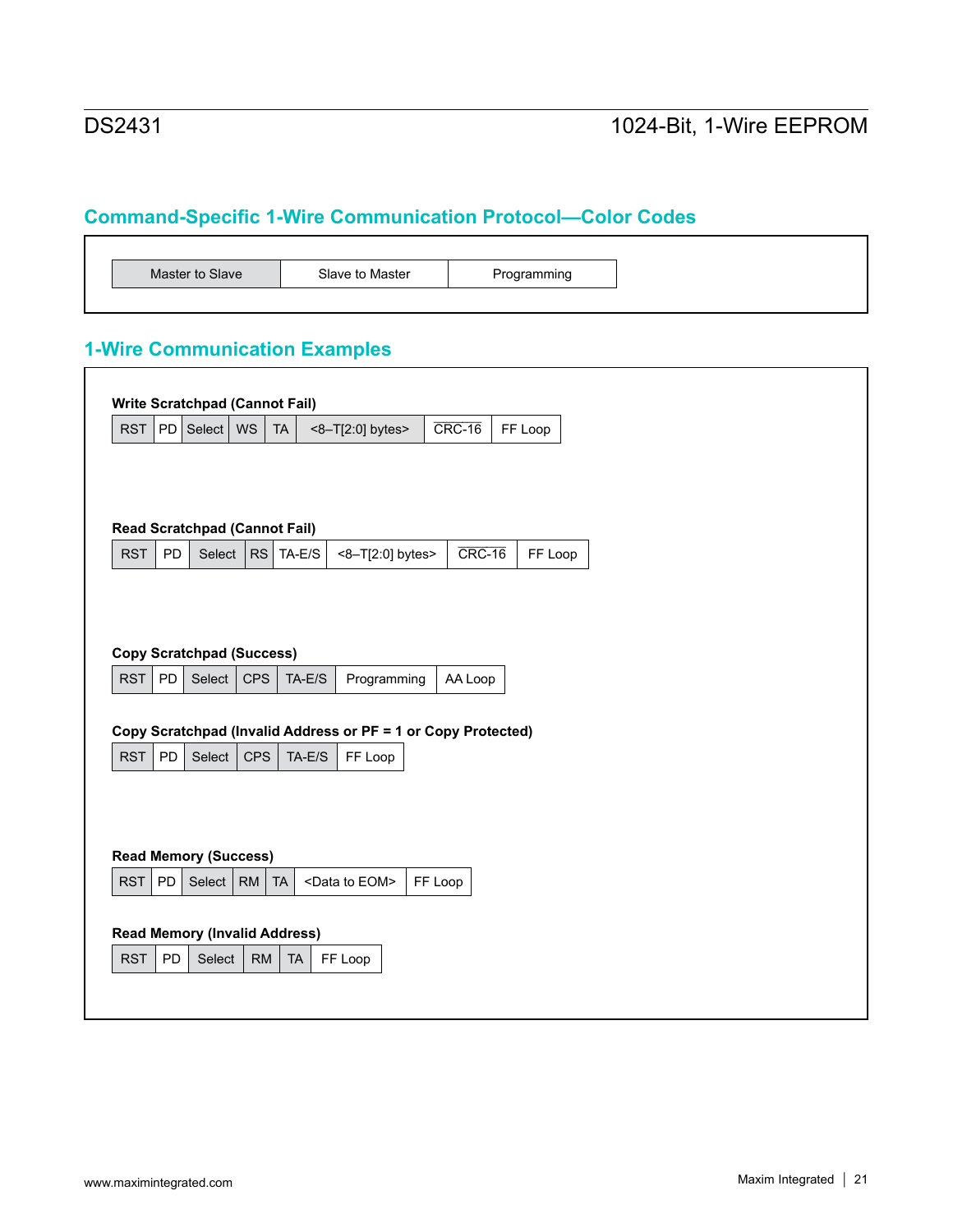# **Memory Function Example**

Write to the first 8 bytes of memory page 1. Read the entire memory.

With only a single DS2431 connected to the bus master, the communication looks like this:

| <b>MASTER MODE</b> | <b>DATA (LSB FIRST)</b> | <b>COMMENTS</b>                                             |  |
|--------------------|-------------------------|-------------------------------------------------------------|--|
| Tx                 | (Reset)                 | Reset pulse                                                 |  |
| <b>Rx</b>          | (Presence)              | Presence pulse                                              |  |
| Tx                 | <b>CCh</b>              | Issue "Skip ROM" command                                    |  |
| Tx                 | 0Fh                     | Issue "Write Scratchpad" command                            |  |
| Tx                 | 20h                     | TA1, beginning offset = 20h                                 |  |
| Tx                 | 00h                     | TA2, address = $0020h$                                      |  |
| Tx                 | <8 Data Bytes>          | Write 8 bytes of data to scratchpad                         |  |
| <b>Rx</b>          | <2 Bytes CRC-16>        | Read CRC to check for data integrity                        |  |
| Tx                 | (Reset)                 | Reset pulse                                                 |  |
| Rx                 | (Presence)              | Presence pulse                                              |  |
| Tx                 | <b>CCh</b>              | Issue "Skip ROM" command                                    |  |
| Tx                 | AAh                     | Issue "Read Scratchpad" command                             |  |
| Rx                 | 20h                     | Read TA1, beginning offset = 20h                            |  |
| Rx                 | 00h                     | Read TA2, address = 0020h                                   |  |
| Rx                 | 07h                     | Read E/S, ending offset = 111b, AA, PF = 0                  |  |
| Rx                 | <8 Data Bytes>          | Read scratchpad data and verify                             |  |
| Rx                 | <2 Bytes CRC-16>        | Read CRC to check for data integrity                        |  |
| Tx                 | (Reset)                 | Reset pulse                                                 |  |
| <b>Rx</b>          | (Presence)              | Presence pulse                                              |  |
| Tx                 | CCh                     | Issue "Skip ROM" command                                    |  |
| Tx                 | 55h                     | Issue "Copy Scratchpad" command                             |  |
| Tx                 | 20h                     | TA <sub>1</sub>                                             |  |
| Tx                 | 00h                     | TA <sub>2</sub><br>(AUTHORIZATION CODE)                     |  |
| Tx                 | 07h                     | E/S                                                         |  |
|                    | <1-Wire Idle High>      | Wait t <sub>PROGMAX</sub> for the copy function to complete |  |
| Rx                 | AAh                     | Read copy status, AAh = success                             |  |
| Tx                 | (Reset)                 | Reset pulse                                                 |  |
| Rx                 | (Presence)              | Presence pulse                                              |  |
| Tx                 | CCh                     | Issue "Skip ROM" command                                    |  |
| Tx                 | F <sub>0</sub> h        | Issue "Read Memory" command                                 |  |
| Tx                 | 00h                     | TA1, beginning offset = $00h$                               |  |
| Tx                 | 00h                     | TA2, address = $0000h$                                      |  |
| Rx                 | <144 Data Bytes>        | Read the entire memory                                      |  |
| Tx                 | (Reset)                 | Reset pulse                                                 |  |
| <b>Rx</b>          | (Presence)              | Presence pulse                                              |  |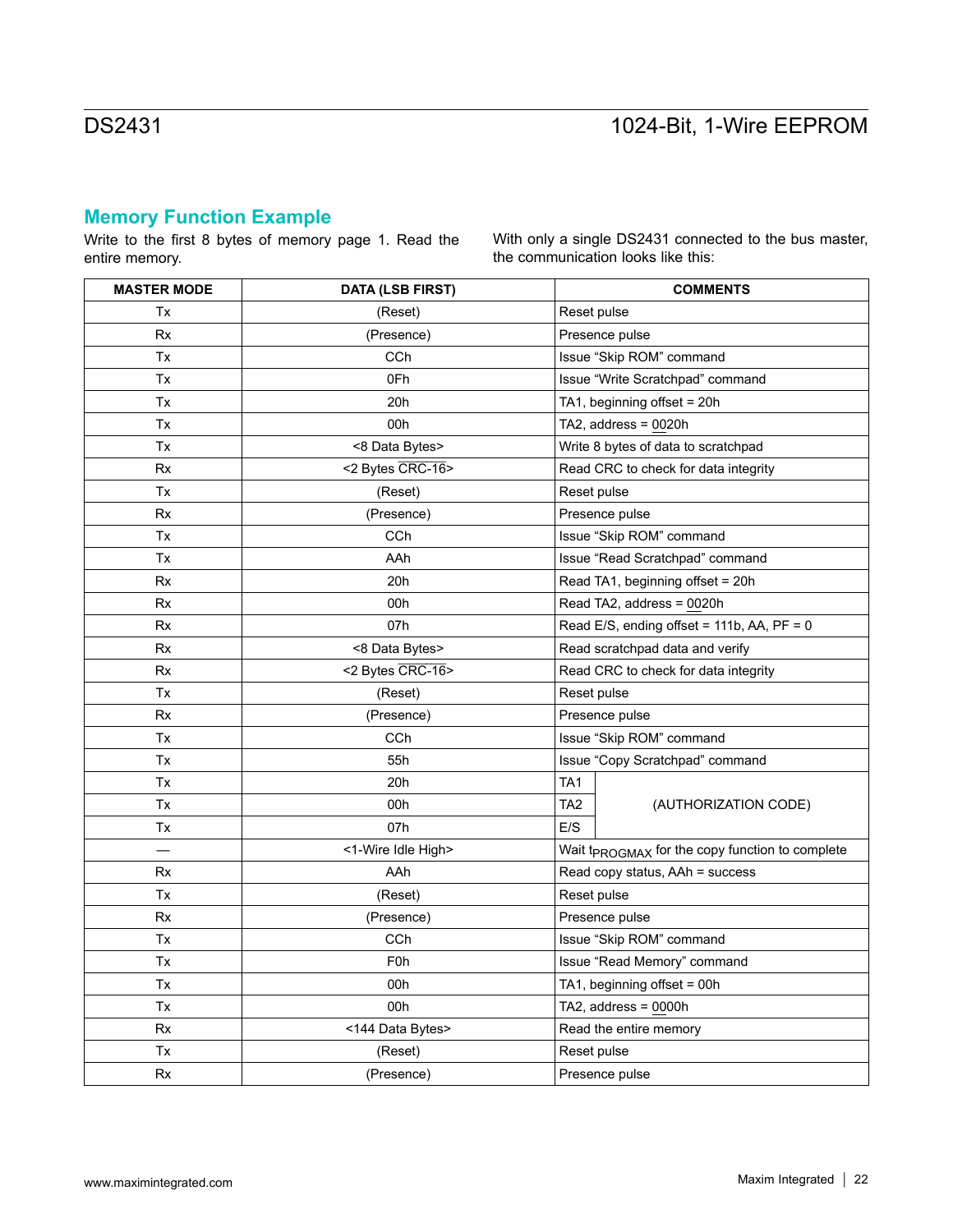# **Pin Configurations**

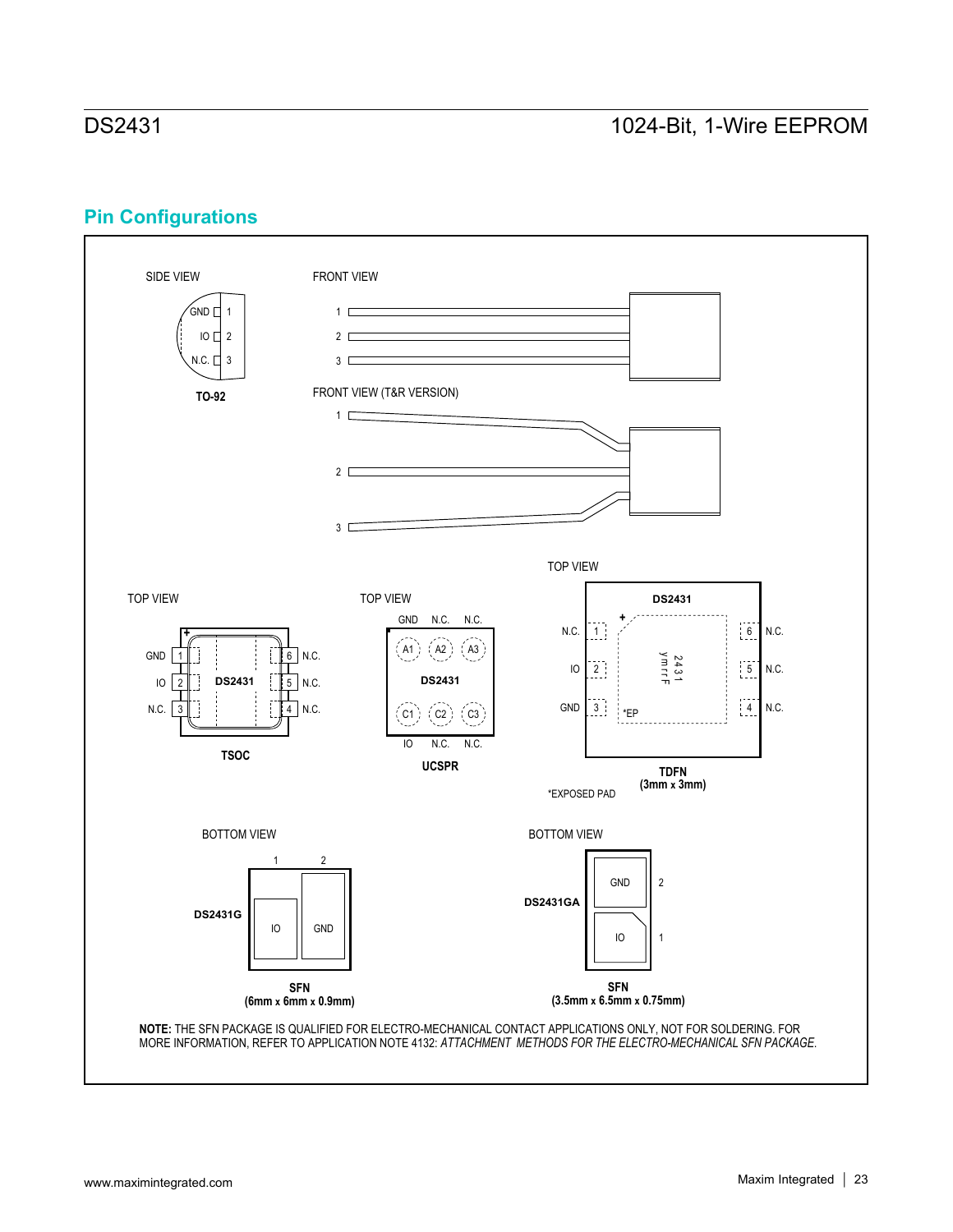

# **SFN Package Orientation on Tape and Reel**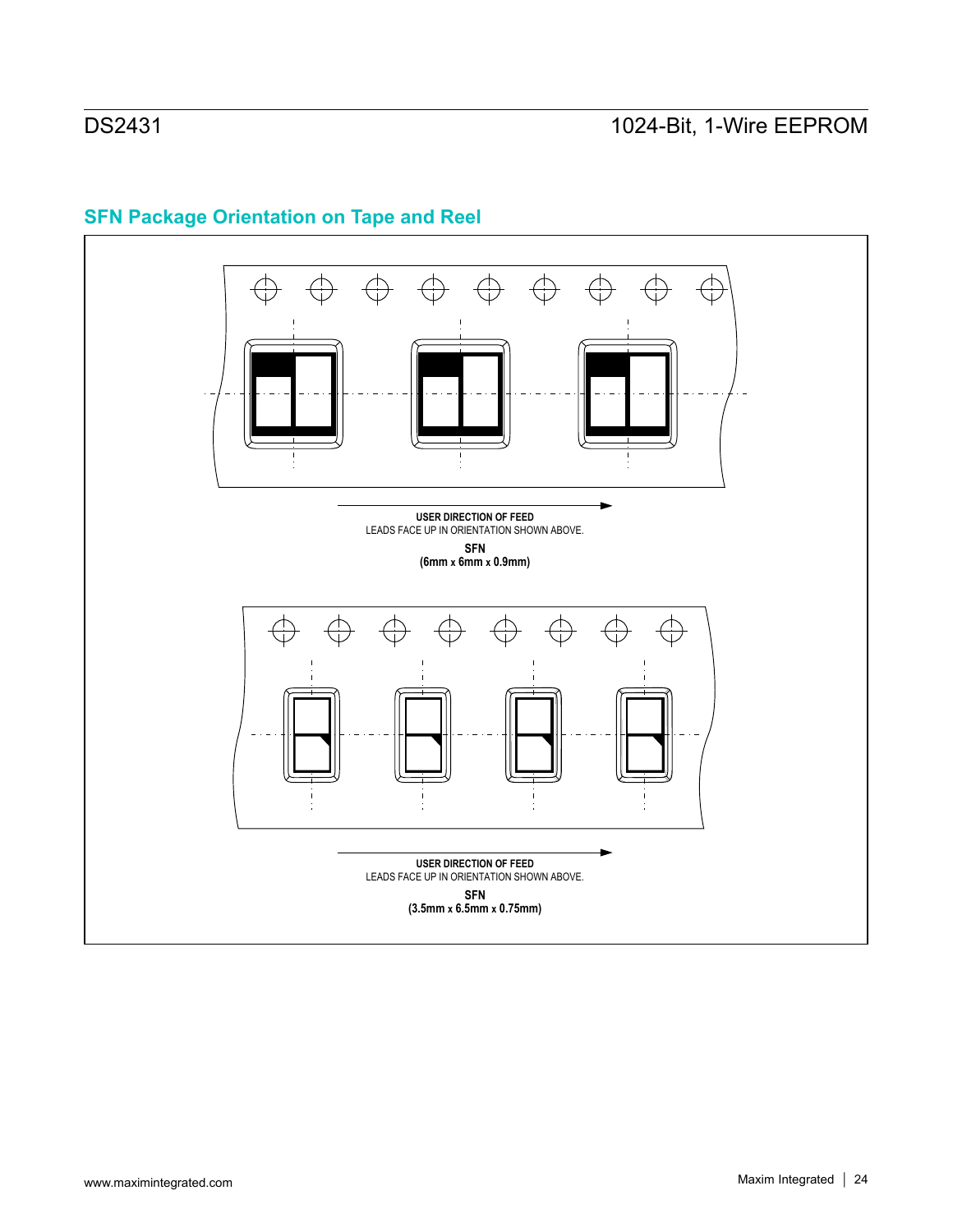# **Package Information**

For the latest package outline information and land patterns (footprints), go to **[www.maximintegrated.com/packages](http://www.maximintegrated.com/packages)**. Note that a "+", "#", or "-" in the package code indicates RoHS status only. Package drawings may show a different suffix character, but the drawing pertains to the package regardless of RoHS status.

| <b>PACKAGE TYPE</b>   | <b>PACKAGE CODE</b> | <b>OUTLINE NO.</b> | <b>LAND PATTERN NO.</b>                  |  |
|-----------------------|---------------------|--------------------|------------------------------------------|--|
| 3 TO-92 (Bulk)        | $Q$ 3+1             | 21-0248            |                                          |  |
| 3 TO-92 (T&R)         | $Q3+4$              | 21-0250            |                                          |  |
| 6 TSOC                | $D6+1$              | 21-0382            | 90-0321                                  |  |
| 2 SFN (6mm x 6mm)     | G266N+1             | 21-0390            |                                          |  |
| 2 SFN (3.5mm x 6.5mm) | T23A6N+1            | 21-0575            |                                          |  |
| 6 TDFN-EP             | T633+2              | 21-0137            | 90-0058                                  |  |
| 6 UCSPR               | BR622+1             | 21-0376            | Refer to<br><b>Application Note 1891</b> |  |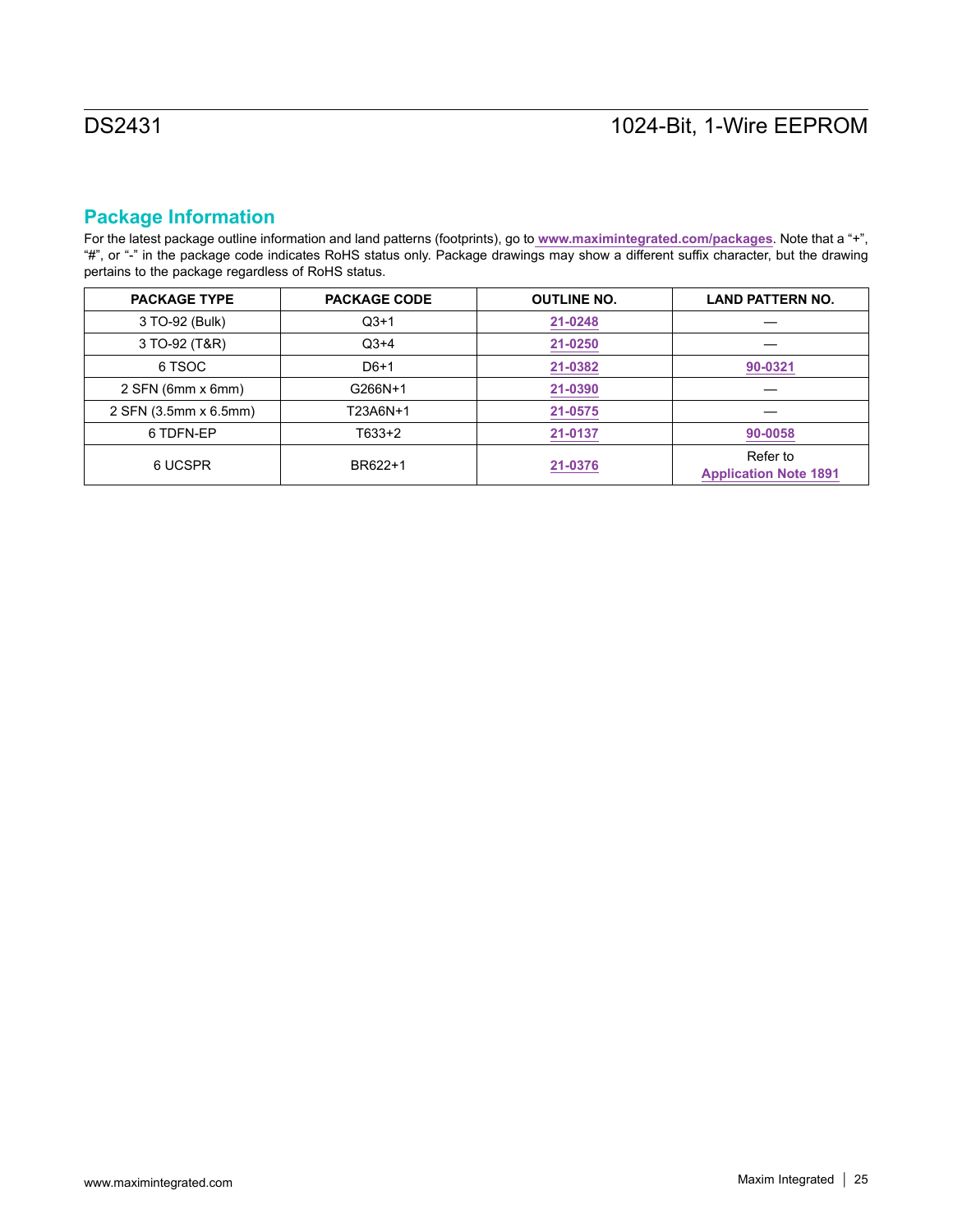# **Revision History**

| <b>REVISION</b><br><b>NUMBER</b> | <b>REVISION</b><br><b>DATE</b> | <b>DESCRIPTION</b>                                                                                                                                                                                                                                                                                                                                                                                                                                                                                    |             |
|----------------------------------|--------------------------------|-------------------------------------------------------------------------------------------------------------------------------------------------------------------------------------------------------------------------------------------------------------------------------------------------------------------------------------------------------------------------------------------------------------------------------------------------------------------------------------------------------|-------------|
| 0                                | 050704                         | Initial release                                                                                                                                                                                                                                                                                                                                                                                                                                                                                       |             |
| 1                                |                                | Replaced Pin Configuration                                                                                                                                                                                                                                                                                                                                                                                                                                                                            | 1           |
|                                  | 081604                         | In the Electrical Characteristics table, changed $V_{TL(MIN)}$ from 0.5V to 0.46V and<br>V <sub>TL(MAX)</sub> from 4.1V to 4.4V; changed V <sub>HY(MIN)</sub> from 0.22V to 0.21V                                                                                                                                                                                                                                                                                                                     | 2           |
|                                  |                                | In the Copy Scratchpad [55h] section, corrected the copy time from 13ms to 12.5ms                                                                                                                                                                                                                                                                                                                                                                                                                     | 14          |
|                                  | 090506                         | Added the SFN package and updated the Ordering Information table                                                                                                                                                                                                                                                                                                                                                                                                                                      | 1, 24       |
| $\overline{2}$                   |                                | In the Pin Configuration, added a note to the CSP package outline "*See package<br>reliability report for important guidelines on qualified usage conditions."                                                                                                                                                                                                                                                                                                                                        | 1           |
|                                  |                                | In the Electrical Characteristics table, changed the t <sub>PROG</sub> (programming time) EC table<br>parameter from 12.5ms to 10ms for version A2 (see also pages 1, 13). Removed t <sub>FPD</sub><br>and updated t <sub>PDH</sub> , t <sub>MSP</sub> , t <sub>W0L</sub> accordingly. Changed l <sub>PROG</sub> max to 0.8mA to match<br><b>GBD</b>                                                                                                                                                  | 1, 2, 3, 13 |
|                                  |                                | Updated Memory Function Example table                                                                                                                                                                                                                                                                                                                                                                                                                                                                 | 23          |
|                                  |                                | Added CSP package outline drawing number to Pin Configuration                                                                                                                                                                                                                                                                                                                                                                                                                                         | 1           |
|                                  |                                | Changed V <sub>TL(MIN)</sub> from 0.46V to 0.5V in the Electrical Characteristics table                                                                                                                                                                                                                                                                                                                                                                                                               | 2           |
| 3                                | 122106                         | In the Absolute Maximum Ratings, changed storage temp to -55°C to +125°C; in the<br>Electrical Characteristics table, changed $V_{TH}$ , $V_{TL}$ based on $V_{PUP}$ and data retention<br>to 40 years min at 85°C; added note to retention spec: "EEPROM writes can become<br>nonfunctional after the data-retention time is exceeded. Long-term storage at elevated<br>temperatures is not recommended; the device can lose its write capability after 10 years<br>at +125°C or 40 years at +85°C." | 1, 2, 3     |
|                                  | 102207                         | In the Ordering Information table, removed all leaded part numbers and added the<br>TDFN-EP package                                                                                                                                                                                                                                                                                                                                                                                                   | 1, 24       |
|                                  |                                | In the Electrical Characteristics table, changed the $V_{IL(MAX)}$ spec from 0.3V to 0.5V;<br>removed $\varepsilon$ from the t <sub>W1L(MAX)</sub> spec; added Note 17 to t <sub>W0L</sub> spec; updated EC table<br>Notes 17 and 18; corrected Note 20                                                                                                                                                                                                                                               | 2, 3        |
| 4                                |                                | Added EP function to the Pin Description table                                                                                                                                                                                                                                                                                                                                                                                                                                                        | 3           |
|                                  |                                | Added ε to Figure 11 Write-Zero Time Slot                                                                                                                                                                                                                                                                                                                                                                                                                                                             | 19          |
|                                  |                                | In the Pin Configuration, added the package drawing information/weblink and a note that<br>the SFN package is qualified for electro-mechanical contact applications only, not for<br>soldering. Added the SFN Package Orientation on Tape-and-Reel section. In the Ordering<br>Information, added note to contact factory for availability of the UCSPR package. Added<br>note that TO-92 T&R leads are formed to approximately 100-mil spacing                                                       | 24          |
| 5                                |                                | In the SFN Pin Configuration, added reference to Application Note 4132                                                                                                                                                                                                                                                                                                                                                                                                                                | 24          |
|                                  | 032008                         | Added Package Information table                                                                                                                                                                                                                                                                                                                                                                                                                                                                       | 25          |
| 6                                | 8/08                           | Created newer template-style data sheet                                                                                                                                                                                                                                                                                                                                                                                                                                                               | All         |
| 7                                | 6/09                           | Deleted "contact factory" note in Ordering Information; updated Pin Description and Pin<br>Configurations to reflect changes in pin assignment of UCSPR package                                                                                                                                                                                                                                                                                                                                       |             |
| 8                                | 10/09                          | Corrected part number in Ordering Information table                                                                                                                                                                                                                                                                                                                                                                                                                                                   |             |
| 9                                | 12/10                          | Deleted the automotive version reference in the Features section                                                                                                                                                                                                                                                                                                                                                                                                                                      |             |
| 10                               | 3/11                           | Added the automotive version reference to the Features section                                                                                                                                                                                                                                                                                                                                                                                                                                        |             |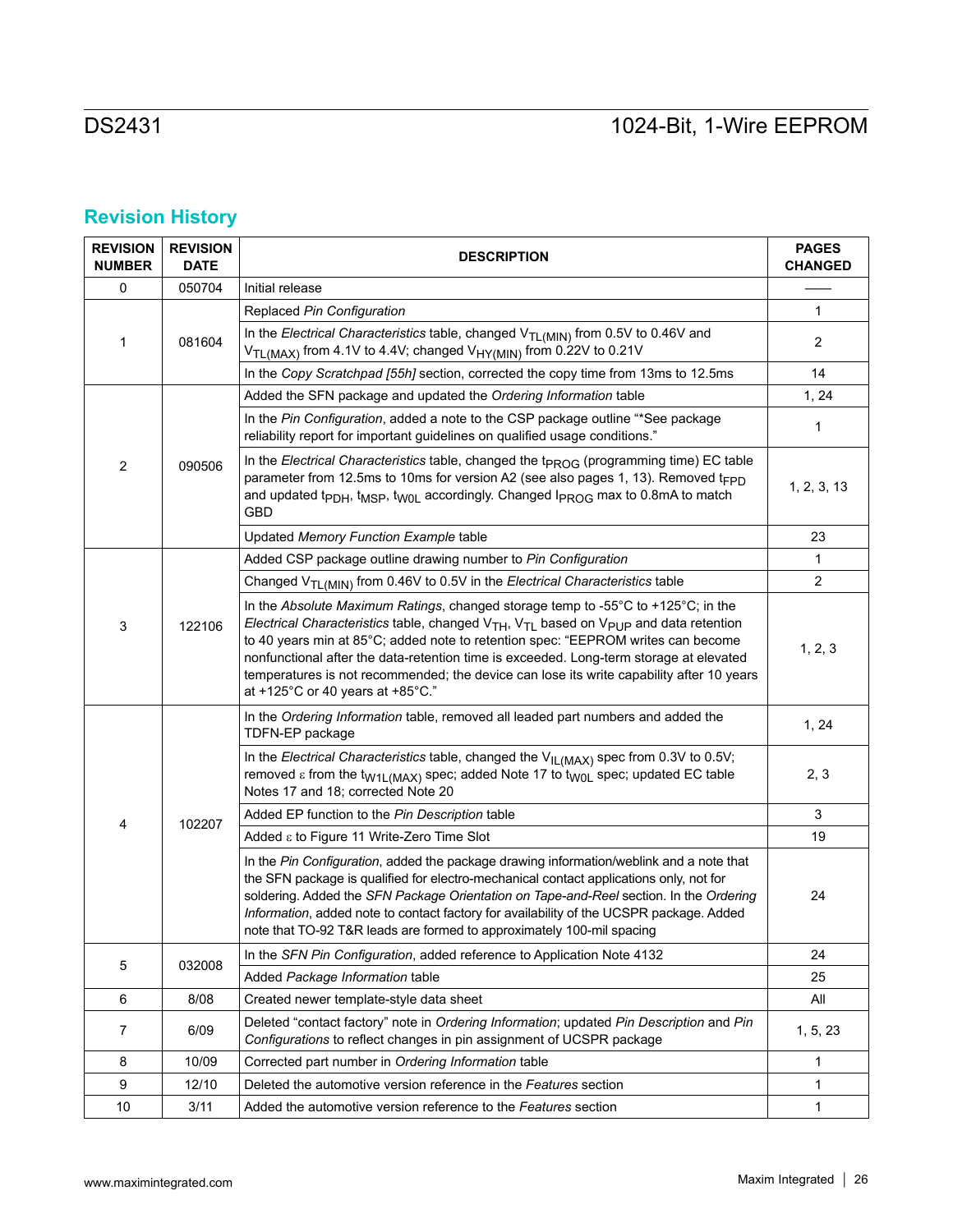# **Revision History (continued)**

| <b>REVISION</b><br><b>NUMBER</b> | <b>REVISION</b><br><b>DATE</b> | <b>DESCRIPTION</b>                                                                                                                                                                                                                     | <b>PAGES</b><br><b>CHANGED</b> |
|----------------------------------|--------------------------------|----------------------------------------------------------------------------------------------------------------------------------------------------------------------------------------------------------------------------------------|--------------------------------|
| 11                               | 1/12                           | Updated Note 1 in the <i>Electrical Characteristics</i> section; specified the data memory<br>default status and added a note that the memory must be programmed to FFh for the<br>EPROM mode to function to the Memory Access section | 3, 7, 8                        |
| 12 <sup>2</sup>                  | 2/12                           | Added the 3.5mm x 6.5mm SFN package information to the Ordering Information table,<br>Pin Configurations, and Package Information table                                                                                                | 1, 23, 24, 25                  |
| 13                               | 3/12                           | Revised the Electrical Characteristics table Notes 4 and 15                                                                                                                                                                            | 3                              |
| 14                               | 11/14                          | Removed automotive references from Features section                                                                                                                                                                                    |                                |
| 15                               | 3/15                           | Revised Benefits and Features section                                                                                                                                                                                                  |                                |

For pricing, delivery, and ordering information, please contact Maxim Direct at 1-888-629-4642, or visit Maxim Integrated's website at www.maximintegrated.com.

*Maxim Integrated cannot assume responsibility for use of any circuitry other than circuitry entirely embodied in a Maxim Integrated product. No circuit patent licenses*  are implied. Maxim Integrated reserves the right to change the circuitry and specifications without notice at any time. The parametric values (min and max limits) *shown in the Electrical Characteristics table are guaranteed. Other parametric values quoted in this data sheet are provided for guidance.*